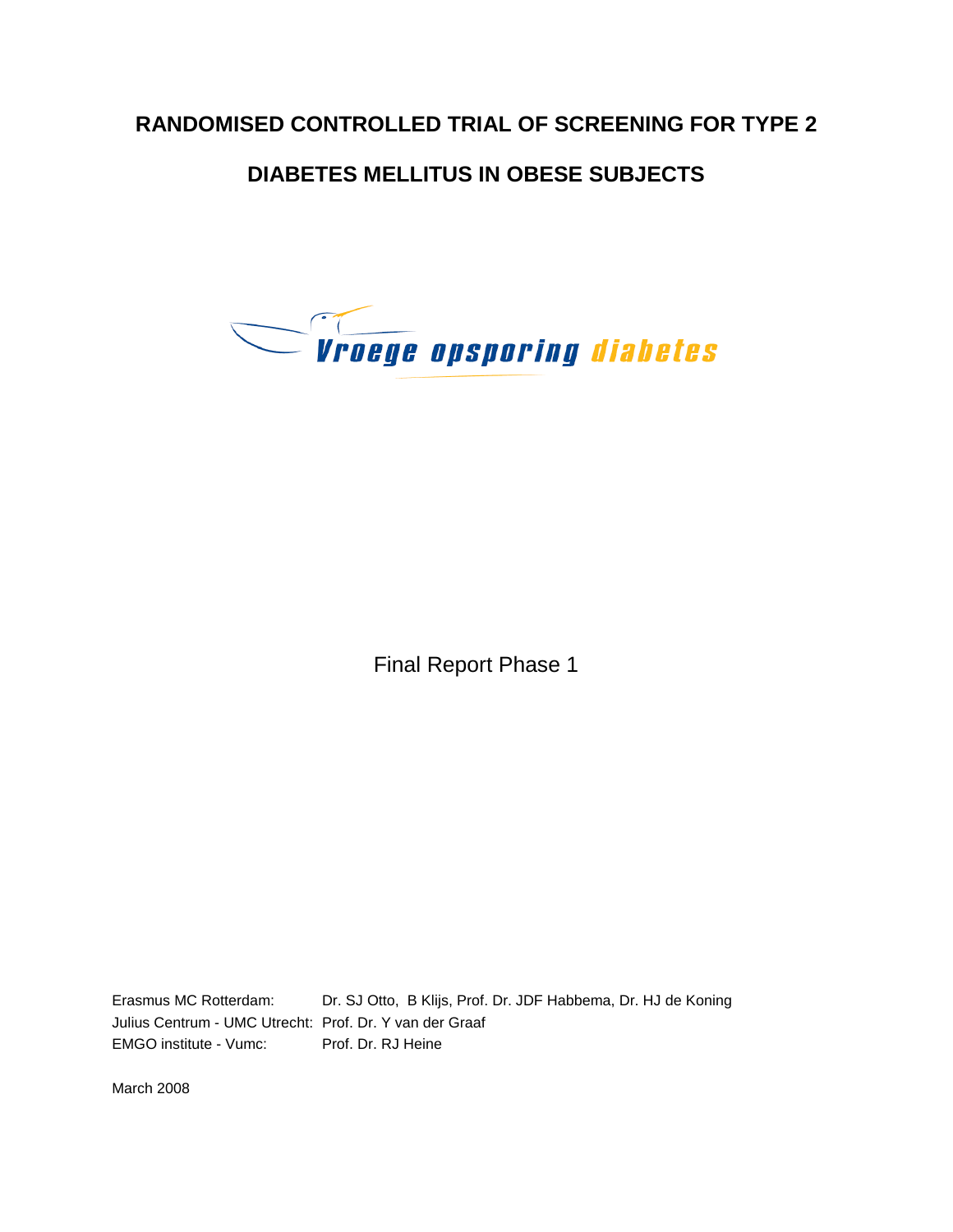# **TABLE OF CONTENTS**

| 1. Introduction                                                   | 3              |
|-------------------------------------------------------------------|----------------|
| 2. Aims and questions                                             | 3              |
| 3. Methods and activities                                         | 5              |
| 3.1 Choice of pilot regions and name and address details          | 5              |
| 3.2 Project material                                              | 5              |
| 3.3 Data collection                                               | 6              |
| 4. Results                                                        | $\overline{7}$ |
| 4.1 Response                                                      | $\overline{7}$ |
| 4.1.1 Response to mailings                                        | $\overline{7}$ |
| 4.1.2. Response by risk group                                     | $\overline{7}$ |
| 4.2 Demographic and socio-economic characteristics of respondents | 9              |
| 4.3. Waist size                                                   | 12             |
| 4.4 Participation in lifestyle campaigns                          | 15             |
| 4.5 Blood values                                                  | 16             |
| 4.6 Detection results for various action levels                   | 17             |
| 5. Discussion and conclusions                                     | 18             |
| 6. Recommendations                                                | 21             |
| 7. Literature consulted                                           | 21             |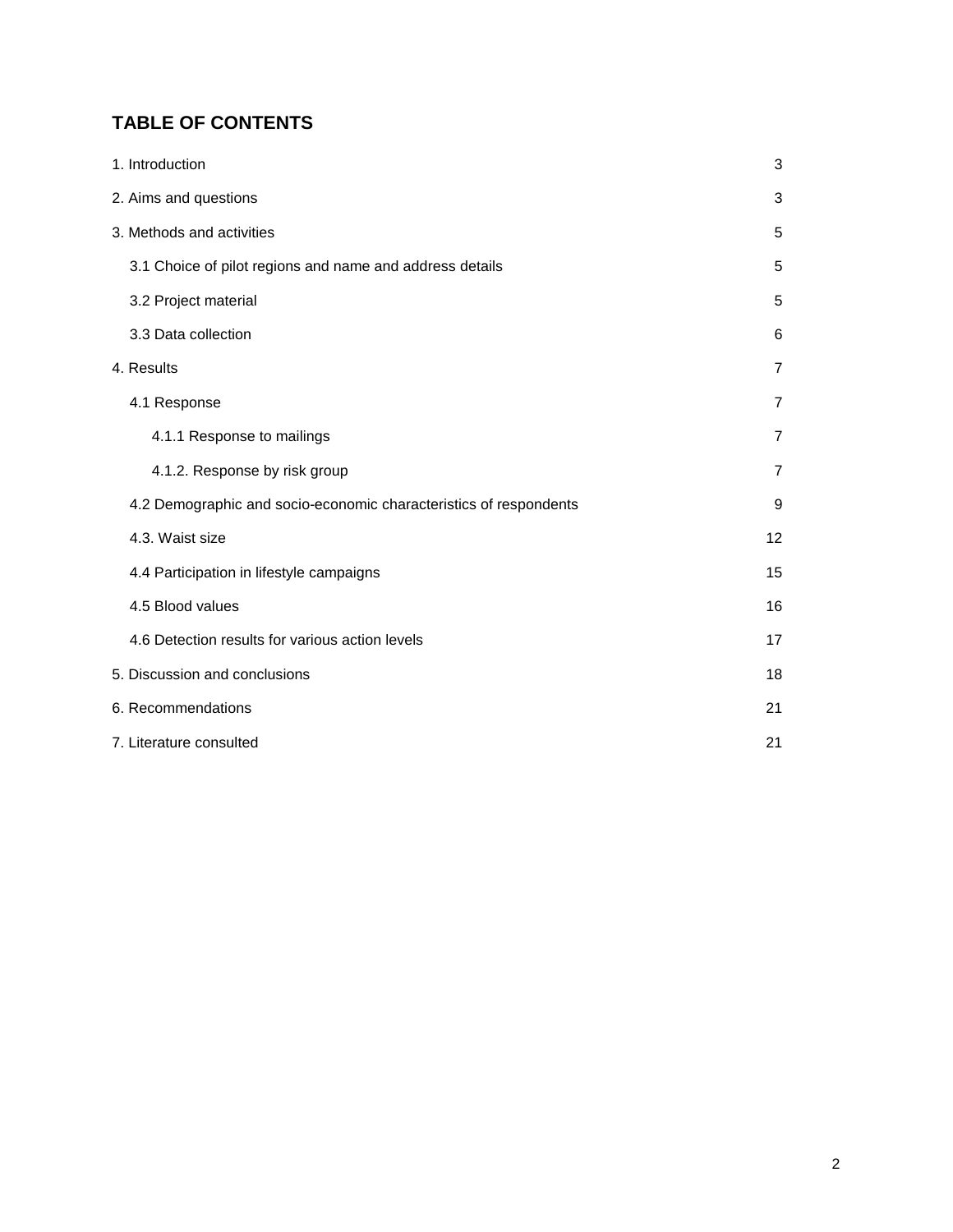# **1. INTRODUCTION**

Diabetes is an important public health problem. It is estimated that about half a million Dutch men and women have this condition, and 30,000 to 50,000 new patients are diagnosed each year. The risk of serious complications is high: people with diabetes are two to four times more likely to die of cardiovascular disease. The number of new cases will increase over the coming years as the population ages. Prevalence is also set to increase as a result of falling levels of physical activity and the rise in (severe) obesity in the population. Various randomised treatment trials have shown that correcting glucose values and treating other risk factors that may be present can be highly beneficial to health. It has also been found that glucose values can be elevated for many years before diabetes is diagnosed, without developing any clear complaints and/or symptoms. Trying to establish a systematic approach so that diabetes can be detected earlier is therefore highly opportune. However, no studies have so far shown a clear link between systematic screening and a reduction in complications and death following early detection and treatment. Opportunistic screening via the GP would appear to be a difficult route to take because of the lack of up-to-date information on risk factors in GPs' records by which at-risk groups could be identified. Another drawback to demonstrating health benefits through opportunistic screening is the absence of a control group. We therefore need to conduct a populationbased RCT in a high-risk group.

# **2. AIMS AND QUESTIONS**

The aim of this study is to ascertain whether systematic screening for type 2 diabetes in a high-risk group (people with abdominal obesity) can reduce cardiovascular morbidity and mortality by at least 25%. The individuals eligible for the study are men and women aged from 40 to 74 with waist sizes of >=94 cm (men) and >= 80 cm (women). These relatively generous cut-off points (action level 1) were used so that elderly people and individuals of Asian descent can be included. In view of the scale of the project and the associated costs, we suggested first conducting a pilot study with specific feasibility questions among 20% of the target population and awaiting the results. Specific expectations/requirements have already been set down in the application (Subsidy application form no. 3082, 2005) which give an insight into conditions for a possible successful follow-up of the large-scale efficacy study:

- 1. mailing a tape measure as the first risk test to all people aged between 40 and 75 produces a sufficiently large high-risk study population: we predict that 13.7% of the individuals contacted in this way will both fall into the high-risk group and be willing to undergo randomisation.
- 2. the "high risk selection test", in which the individual measures his or her own waist size, is a sufficiently valid method: a sub-group will be re-measured by an expert in order to investigate the accuracy of the data.
- 3. after individuals are assigned at random to the study arm (invitation to screening), a sufficient number of people would attend appointments to have their glucose and lipid levels measured.
- 4. a considerable proportion of the individuals who are screened would be found to have positive results that had not previously been diagnosed. They could then be referred to their GP for further diagnosis and treatment.

The following essential parameters have been addressed in order to test these expectations in the pilot study:

- a. The feasibility of mailings and recruiting the high-risk group by mail; determining whether reporting waist size measured by the individual concerned is feasible for selecting a high-risk group.
- b. Response to mailings: the proportion of high-risk individuals among the respondents, and the proportion of these who consent to randomisation/participation.
- c. Which method of sending out mailings produces the highest response among people who are at high risk, and how much does each method cost?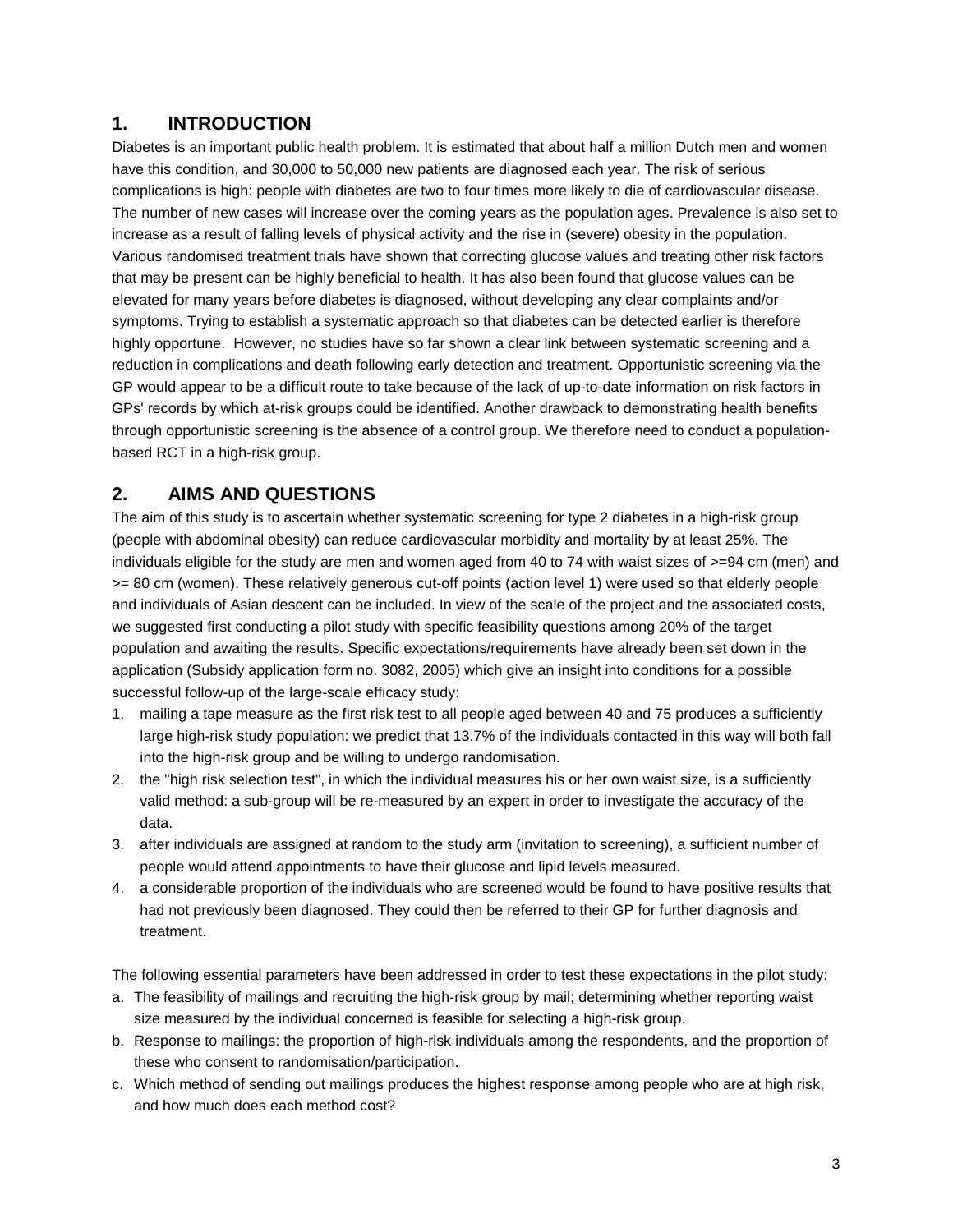- d. The socio-demographic properties (including ethnic origin) of respondents.
- e. The percentage of men and women in the screening group who are invited for screening and who actually undergo screening, and the number of new cases of diabetes discovered among these individuals.
- f. Contamination in the control group (the percentage of people in this group who are still having their fasting glucose levels measured via their GP).
- g. Costs of also measuring blood pressure.
- h. Cooperation with GPs, and GP workloads, when individuals with impaired fasting glucose levels are referred to them.



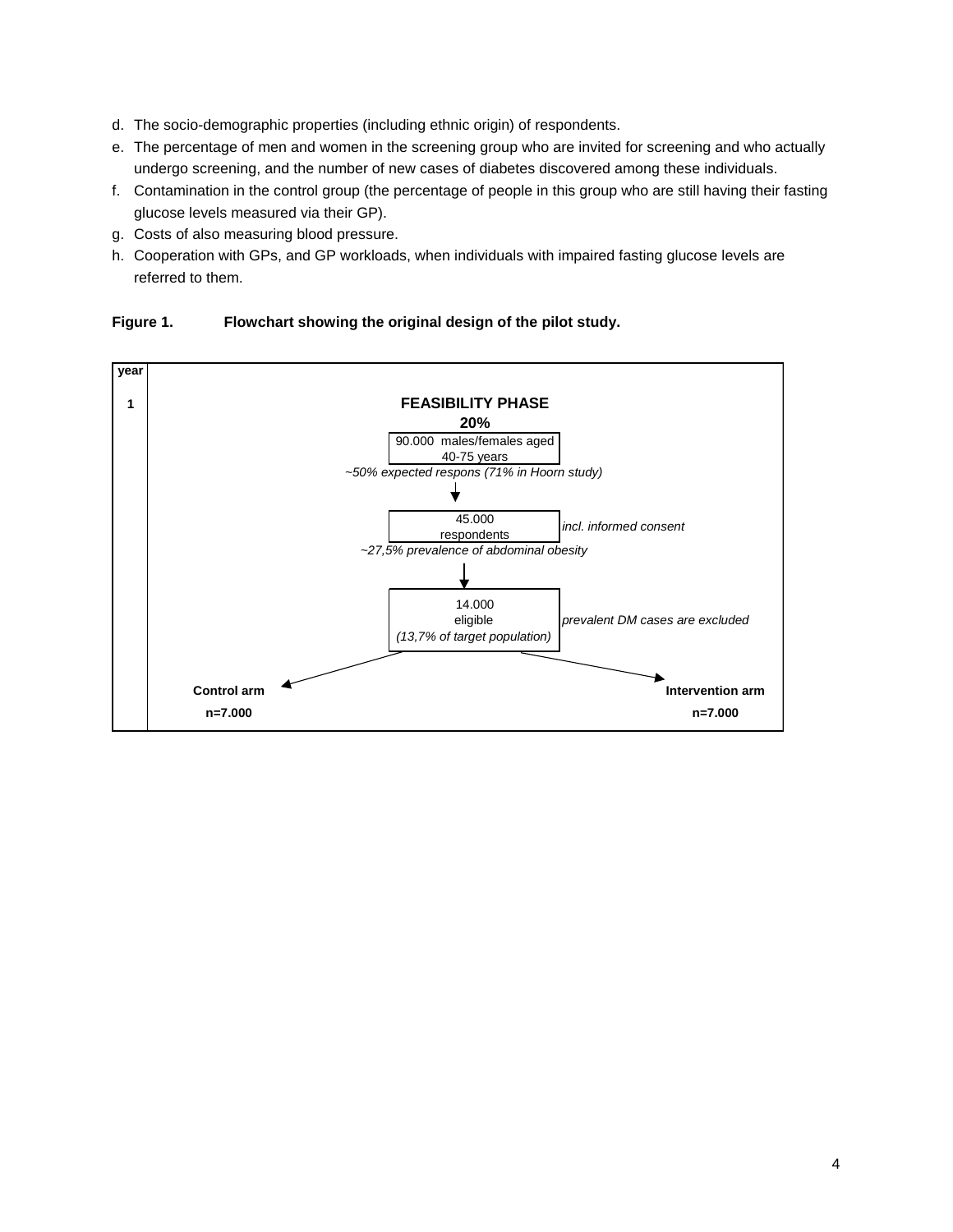# **3. METHODS AND ACTIVITIES**

## **3.1 Choice of pilot regions and name and address details**

The pilot phase of the study was initially intended to be carried out in the towns of Dordrecht and Zwijndrecht. This choice was taken mainly because of the broad socio-economic (SE) distribution of the inhabitants of these towns (based on data from Statistics Netherlands). These towns are also in the territory of the local health authority [GGD Zuid-Holland Zuid], with which we already had good relations. After contacting GPs we found out that GPs in Zwijndrecht were planning to carry out a project to record risk factors for cardiovascular disease. Part of this would include detecting undiagnosed diabetes. As this project would very probably lead to an overlap within our control group and we were unable to sort out a cooperation agreement in the short term, we decided after a few months not to carry out our project in Zwijndrecht, and opted for Capelle aan den IJssel instead, as this town has a very similar SE composition to Zwijndrecht.

We asked for the name and address information that we would need from local authority records, and the Residents' Affairs departments of the Capelle aan den IJssel and Dordrecht councils complied with the request. The data for Capelle arrived very quickly: we paid an administration fee and received the information within two weeks of requesting it (delivered on 13 June 2006). Things did not go as quickly in Dordrecht. We found out that under a local bye-law Dordrecht council charges € 0.50 per item requested. In mid-December 2005 we asked the council whether they would be prepared to supply the address details free of charge or at a much lower price. It took until well into 2006 for this problem to be resolved through the official channels. In early June it was established that the council had changed its charging system for name and address data from local authority records, and that the data needed for the pilot study could be provided at a low price (which eventually worked out at €0.09). We received the data on 5 July 2006.

#### **3.2 Project material**

 **Mailings.** We contacted the target population via mailings of the study material, comprising a letter of invitation, an information brochure and a tape measure. The letters of invitation and a declaration of consent were drafted for this purpose, and an information brochure was written. The material was written with the help of a communications specialist, Bureau Taal, to ensure that it would be understood by people with a low level of educational attainment. We also drew up a questionnaire asking about height, weight, marital status, risk factors and socio-economic status. Artex V.O.F. was in charge of the layout, printing and dispatch of the project material (including a tape measure and lifestyle information) and of processing the responses.

**. Dispatch.** In the two towns the mailings were sent out in two different ways. Half the population received the complete study material, consisting of a letter of invitation, information brochure, tape measure and declaration of consent, all sent at the same time (Method 1). The other half first received just a letter of invitation containing a brief introduction to the study, an explanation of how to measure waist size, and a tape measure. Individuals who responded and who were judged potentially eligible were then sent an accompanying letter, information brochure and declaration of consent (Method 2). The aim of this was to find out which method produced the greatest response from people at high risk, and what the costs of each method were.

 **Lifestyle information.** Generic written information about a healthy lifestyle was sent to participants in the screening group and the control group. This information was drawn up in the light of advice from the section of Determinant of health-related behaviour (Determinanten van Gezond Gedrag) of the department of Public Health, which has extensive experience with lifestyle research. It took account of various inputs, including recommendations issued by the Nutrition Centre, which approved the material.

**• Medical ethics committee approval.** The research proposal was approved by the medical ethics committee of Erasmus MC. The matter was first discussed at a meeting held on 13 December 2005. The committee asked a number of questions and made some comments on the protocol, the patient information and consent form and the General Assessment and Registration (ABR) form in letters sent to us dated 22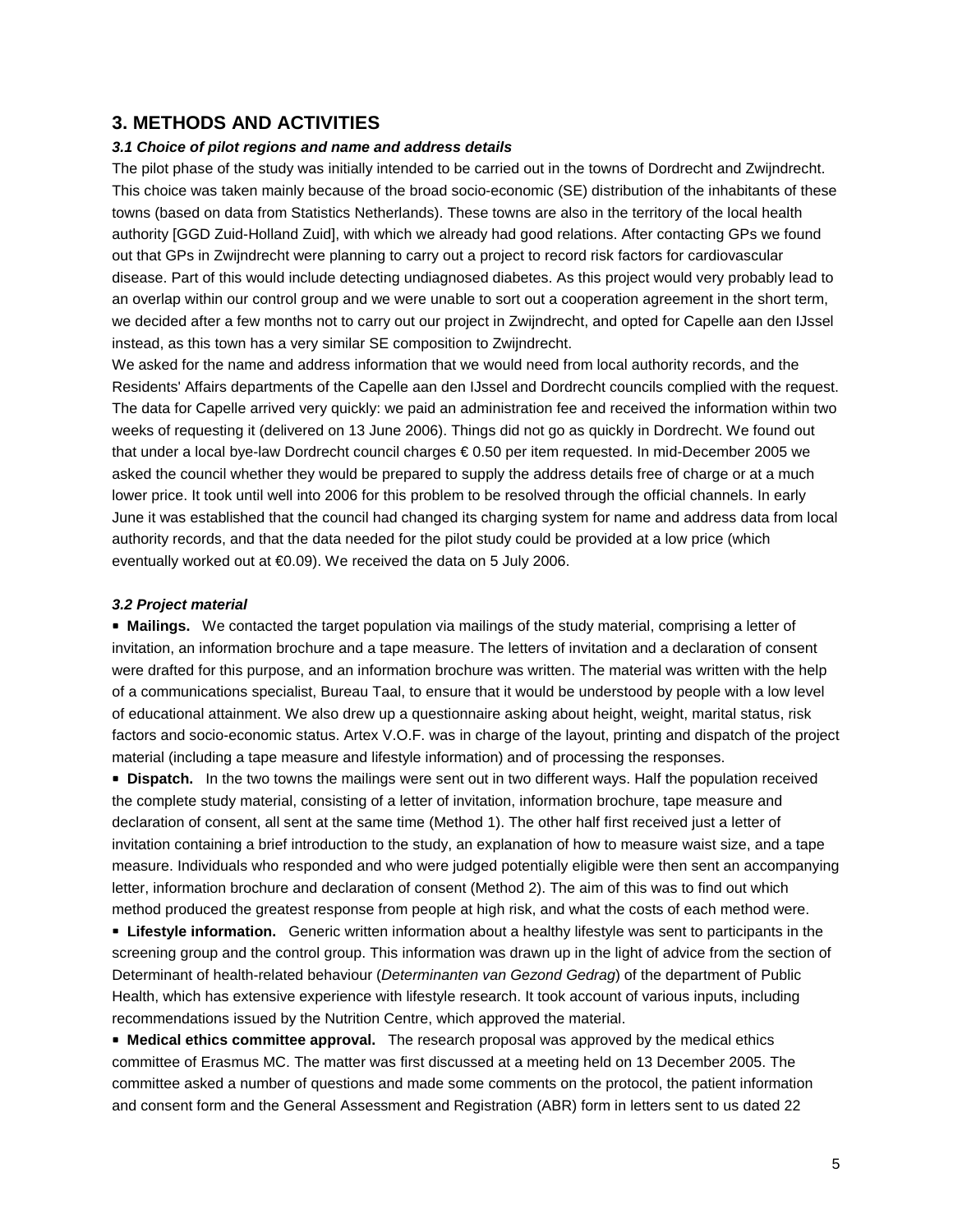December 2005 and 22 February 2006. The committee was satisfied with our replies and finally approved the trial protocol. It is registered in the Netherlands Register of Trials under no. ISRCTN75983009.

#### **3.3 Data collection**

 **Database**. The Diabetes dataManagement System (DMS) was developed in cooperation with Artex V.O.F. to store all the data relating to participants collected during the study. Correspondence with participants, including randomisation letters and lab test results, was generated by DMS and sent out by Artex V.O.F. **Lab tests.** The fasting glucose levels of all participants in the screening group was measured. To get this work done in Dordrecht, the clinical chemistry laboratory of the Albert Schweitzer Hospital (Asz) in Dordrecht and the GP Laboratory Foundation (SHL) in Etten-Leur were contacted. Once Capelle had been selected as the second pilot location, we contacted the Star-MDC GP laboratory in Rotterdam to investigate options in Dordrecht and Capelle. Having examined the estimated costs (Table 1) charged by these facilities, we finally decided to use Star-MDC. Once randomisation had been completed, the first invitations for screening and blood samples at a Star-MDC site were sent to participants in Capelle (mid-October 2006) and Dordrecht (end of November 2006). The first group of participants invited were mainly those who had been approached via method 1.

 **Cooperation with GPs.** We contacted the KOEL Foundation (a body that offers training and support to GPs in Zwijndrecht), the chairman of the Dordrecht regional GPs' association and the Capelle GPs' foundation to tell GPs in the region about the project and ask for their support. We sent letters to GPs in the pilot towns in late June/early July 2006, informing them about the project and enclosing relevant project information.

|                                                                                       | Own budget | A                | в                   |                     |
|---------------------------------------------------------------------------------------|------------|------------------|---------------------|---------------------|
| Venipuncture/lab analyses                                                             | 64.000,00  | 83.174,40        | 199.296,26          | 77.368,50           |
| gemeente                                                                              |            | <b>Dordrecht</b> | Dordrecht & Capelle | Dordrecht & Capelle |
| Extra costs for measuring<br>blood pressure & re-<br>measuring waist<br>circumference |            |                  | 7.977.90            | 4.000,00            |
| Total                                                                                 | 64.000,00  | 83.174,40        | 207.274,16          | 81.368,50           |

#### **Table 1. Estimated costs charged by the three GPs' laboratories in euros**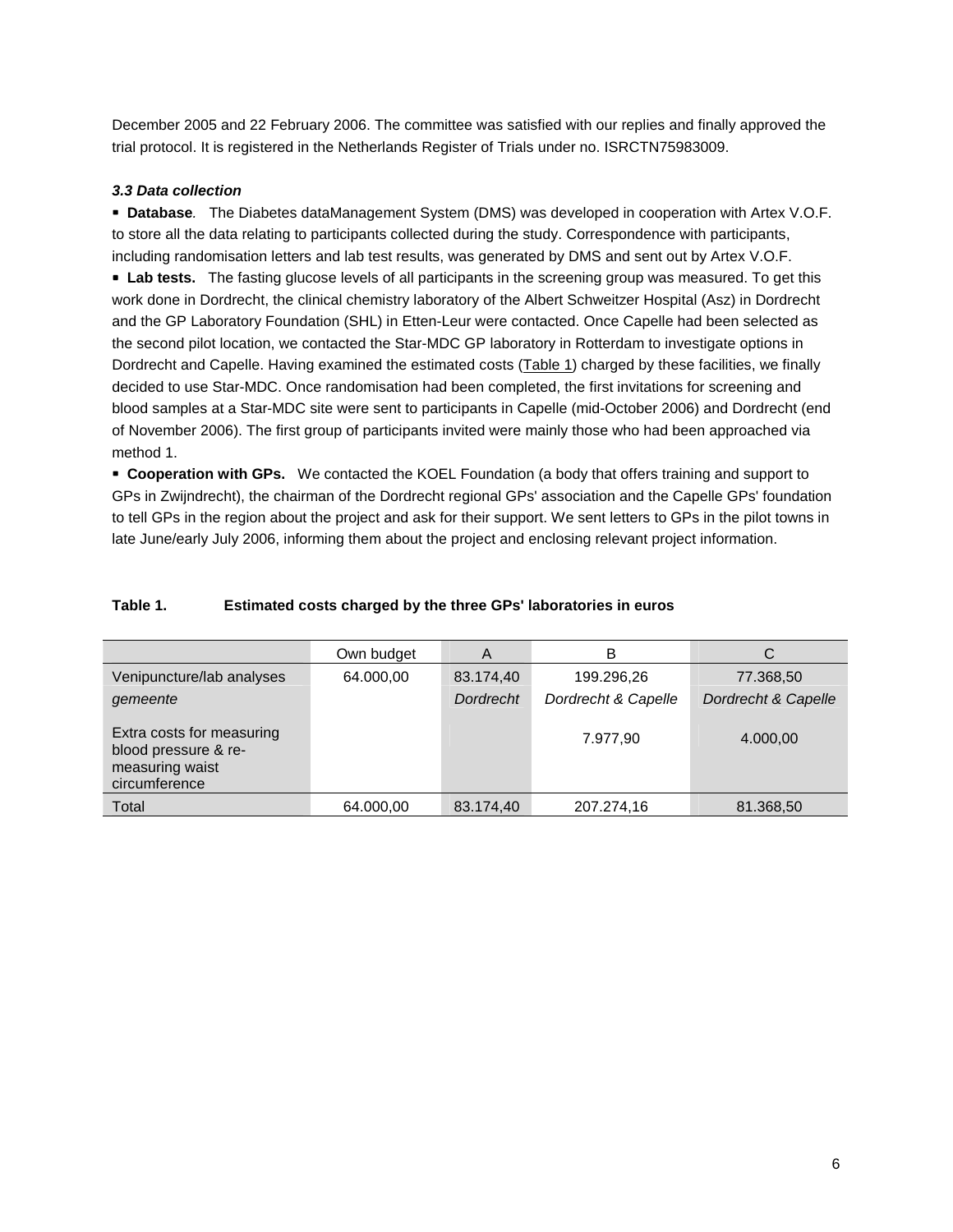# **4. RESULTS**

The local authorities of the towns involved, Capelle aan den IJssel and Dordrecht, provided 79,166 sets of name and address details. This determined the population size for the pilot project at 15% of the intended population (instead of 20%, see Figure 1)). Twenty-four individuals could not be contacted by letter as the local authority did not provide an address for them. The results of the questions listed in section 2 are given below.

## **4.1 Response**

## **4.1.1 Response to mailings**

Table 2 shows the total number of respondents, the number of suitable respondents, and the number who also gave consent to take part in the study. When drafting the project proposal we expected that we would be able to include 13.7% of all people to whom we had written as members of the high-risk group. In practice we managed to randomise 10,609 high-risk people (13.4%).

### **Table 2. Summary of the number of respondents after each stage**

|                                                           | Total  | Observed |
|-----------------------------------------------------------|--------|----------|
| Number invited                                            | 79,142 |          |
| Total number of initial respondents*                      | 20,578 | 26.0%    |
| Number of eligibles based on waist circumference criteria | 16,135 | 20.4%    |
| Number of eligibles †                                     | 15,174 | 19.2%    |
| Gave informed consent                                     | 10,699 | 13.5%    |
|                                                           |        |          |
| Randomized:                                               | 10,609 | 13.4%    |
| control arm                                               | 5,304  |          |
| screening arm                                             | 5,305  |          |

\* the letter clearly explained what 'high-risk' meant and how to measure waist size (see appendix and below). † Excluding people already diagnosed with diabetes and people who had had a CVA, TIA or MI in the preceding year.

## **4.1.2. Response by risk group**

The mailings were sent out in two different ways in order to find out which method achieved the highest response among people at high risk. Figure 2 below shows the response to the two contact methods among those members of the target population expected to be at high risk or at low risk based on an expected prevalence of abdominal obesity of 27.5% in people aged between 40 and 74. As described in the project proposal, this percentage is based on various sources of information, including data from the MORGEN study published in The Lancet in 1998 (Lean et al.). 55.6% of people with abdominal obesity responded to the onestep method (declaration of consent sent out with the initial letter) compared to only 4.8% of people not expected to have abdominal obesity. In the two-step approach (declaration of consent sent out later), only 8.7%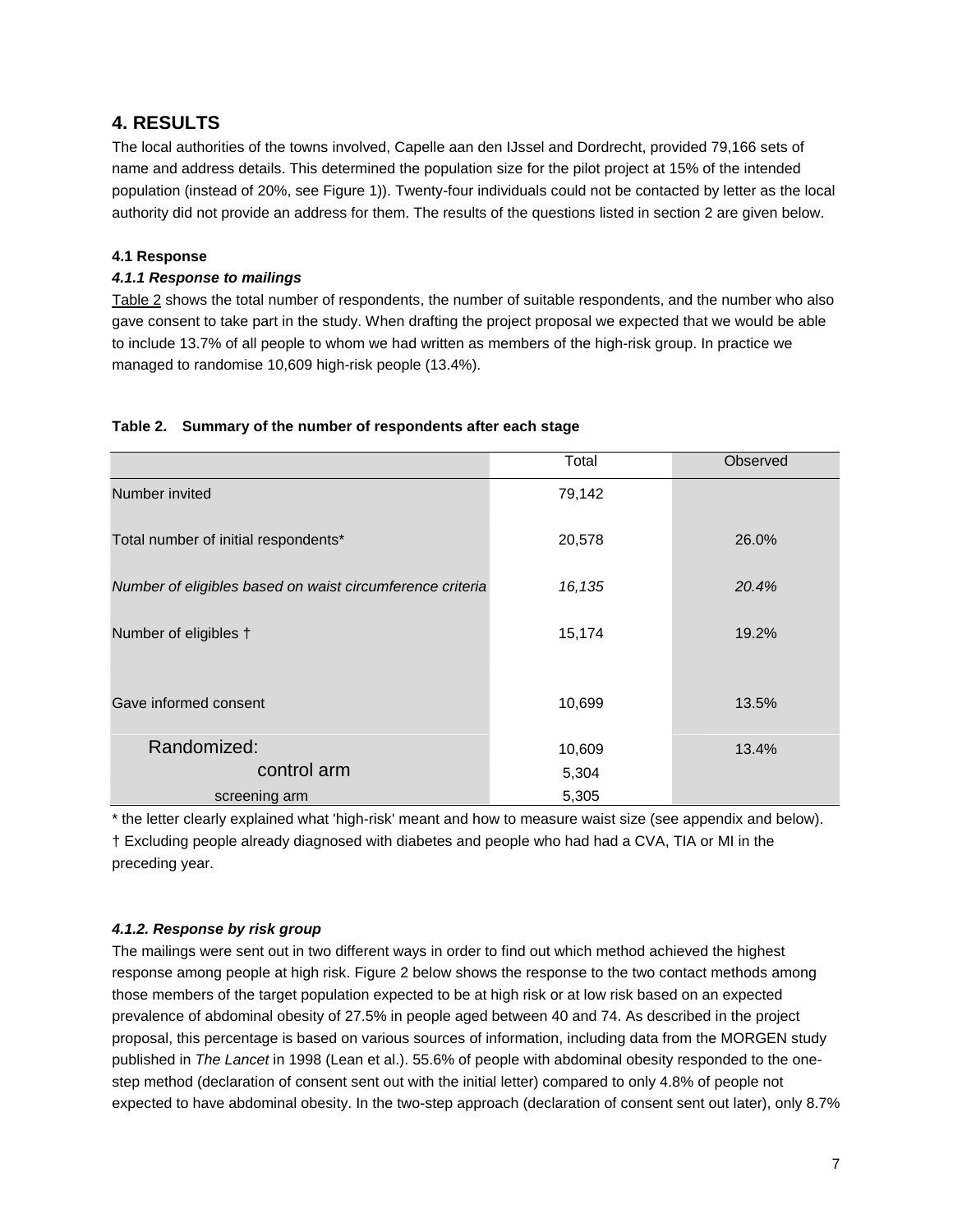of people who were not abdominally obese responded, compared to 92.5% of people with abdominal obesity. 48.5% of individuals in the latter group (excluding those covered by the exclusion criteria) consented to randomisation when asked whether they would do so. So if we look at the right target group, people with abdominal obesity, the initial response was around 70%, as we expected (for both methods) and the final, effective response of the high-risk group (including informed consent and excluding existing diabetic patients) was 49% (10,699 of the 21,764 people expected to have abdominal obesity). We will use method 1 in the rest of the study, as it should produce an inclusion rate of 13.7%.

| Figure 2.<br>Response pattern by risk group         |                |            |                |            |  |  |  |  |  |  |
|-----------------------------------------------------|----------------|------------|----------------|------------|--|--|--|--|--|--|
|                                                     | 1-staps        |            | 2-staps        |            |  |  |  |  |  |  |
| <b>Number invited</b>                               | 39.418         |            | 39.724         |            |  |  |  |  |  |  |
| 27,5% expected prevalence abdominal<br>obesity*     | hoogrisico     | laagrisico | hoogrisico     | laagrisico |  |  |  |  |  |  |
|                                                     | 10.840         | 28.578     | 10.924         | 28.800     |  |  |  |  |  |  |
| Intermediate response                               | 6.026          | 1.385      | 10.109         | 2.496      |  |  |  |  |  |  |
|                                                     | 55,6%          | 4,8%       | 92,5%          | 8,7%       |  |  |  |  |  |  |
| Waist circumference not known+                      | 213            |            | 349            |            |  |  |  |  |  |  |
| <b>End response</b>                                 |                |            |                |            |  |  |  |  |  |  |
| Eligible (meeting inclusion/exclusion<br>criteria‡) | 5.670<br>52,3% |            | 9.504<br>87,0% |            |  |  |  |  |  |  |
| Eligible and gave informed consent                  | 5.402<br>49,8% |            | 5.297<br>48,5% |            |  |  |  |  |  |  |
| Randomized                                          | 5.400<br>49,8% |            | 5.209<br>47,7% |            |  |  |  |  |  |  |

# **Figure 2. Response pattern by risk group**

\* AO, abdominal obesity.

† waist size not given on the questionnaire.

‡ abdominal obesity, excluding people already diagnosed with diabetes and people who had had a CVA, TIA or MI in the preceding year.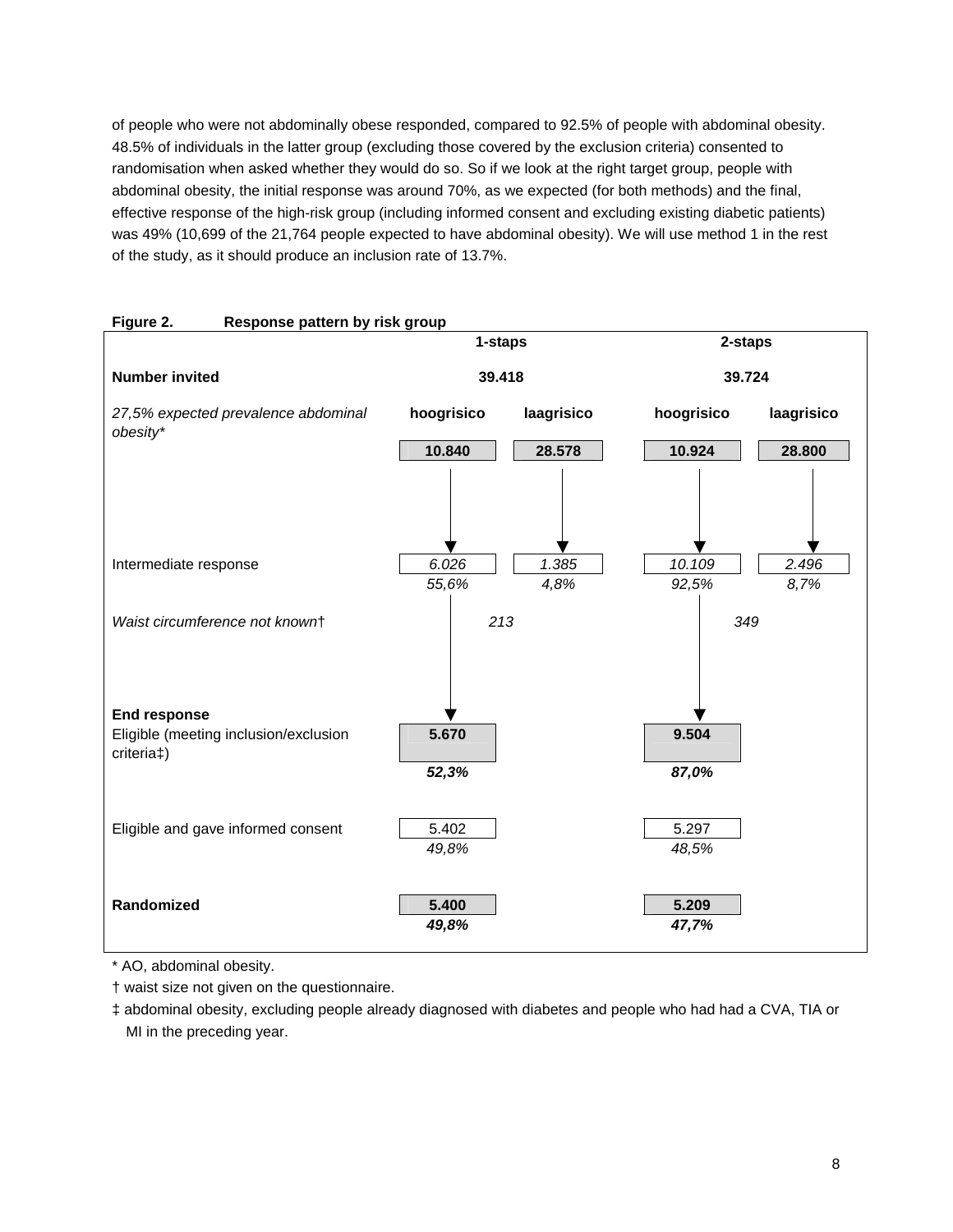#### **4.2 Demographic and socio-economic characteristics of respondents**

Table 3 shows the characteristics of the respondents and of the people allocated at random to the screening and control groups. The table compares the characteristics of the respondents with data from the 2005 Health Survey conducted by the Rotterdam-Rijnmond local health authority for Capelle aan den IJssel (Schouten & Kuilman, 2007) and from the 2006 Health Monitor conducted by the Zuid-Holland Zuid local health authority for all local authorities (Terpstra et al., 2006).

More than half of the respondents were women, and 77% were ex-smokers or had never smoked. Most of the respondents were married or cohabiting.

This figures follow a similar pattern to those of respondents in the two regional health surveys. This shows that based on demographic characteristics the composition of the study cohort is representative of the general population.

|                          | Initiële respondenten | Gerandomiseerd |               | GGD RR* | GGD ZHZ <sup>+</sup> |                |
|--------------------------|-----------------------|----------------|---------------|---------|----------------------|----------------|
|                          | N=20.578              |                | $N = 10.609$  |         |                      |                |
|                          | ${\cal N}$            | %              | N             | $\%$    | $\%$                 | %              |
| Age‡                     |                       |                |               |         |                      |                |
| Median                   | 55,6                  |                | 56,6          |         |                      |                |
| Range                    | $39,5 - 75,7$         |                | $39,9 - 76,1$ |         | $16 - 84$ jaar       | $\geq$ 19 jaar |
| Gender                   |                       |                |               |         |                      |                |
| Male                     | 9.521                 | 46,3           | 4.656         | 43,9    | 46                   | 44,1           |
| Female                   | 11.025                | 53,6           | 5.953         | 56,1    | 54                   | 55,9           |
| Missing                  | 32                    | 0,2            |               |         |                      |                |
| <b>Smoking status</b>    |                       |                |               |         |                      |                |
| <b>Current smoker</b>    | 4.549                 | 22,1           | 2.042         | 19,2    | 23,9                 | 25             |
| Ex-smoker/never smoker   | 15.857                | 77,1           | 8.523         | 80,3    |                      |                |
| Missing                  | 172                   | 0,8            | 44            | 0,4     |                      |                |
| <b>Marital status</b>    |                       |                |               |         |                      |                |
| Married, living together | 16.061                | 78,0           | 8.479         | 79,9    | 65,9                 | 76             |
| Unmarried                | 1.426                 | 6,9            | 671           | 6,3     | 21,3                 | 13             |
| <b>Divorced</b>          | 1.636                 | 8,0            | 786           | 7,4     | 7,7                  | 5              |
| Widow/widower            | 1.068                 | 5,2            | 530           | 5,0     | 5,0                  | 6              |
| Missing                  | 387                   | 1,9            | 143           | 1,3     |                      |                |

#### **Table 3. Characteristics of the initial respondents and of those participating in randomisation**

\* 2005 health survey conducted by Rotterdam-Rijnmond local health authority (Capelle aan den IJssel).

† 2006 Health Monitor conducted by Zuid-Holland Zuid local health authority (all local authorities).

‡ age of people taking part in randomisation at the time of randomisation.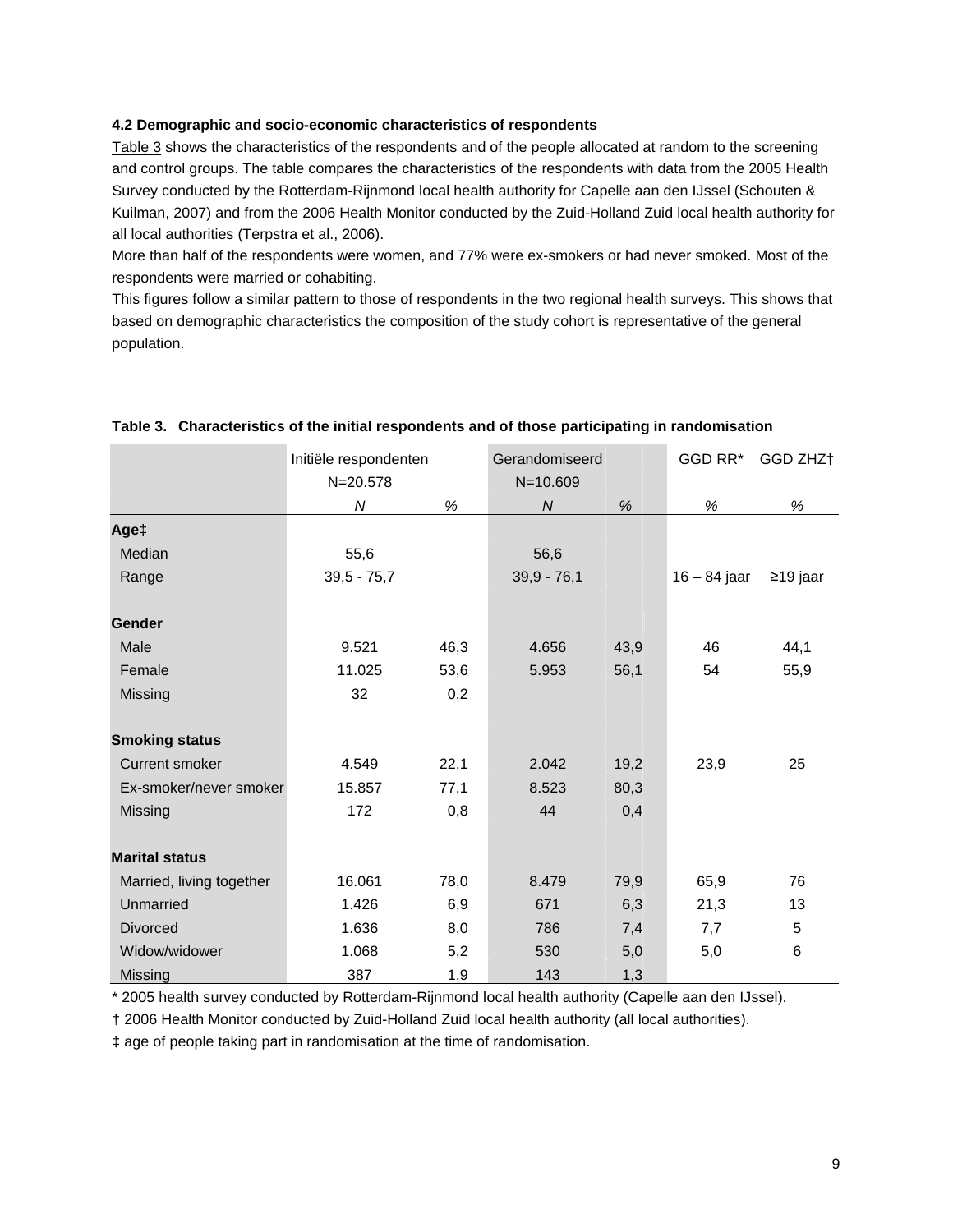Table 4 shows the distribution of respondents' levels of educational attainment. 49.2% of the respondents had not pursued their studies further than lower general secondary education, and a similar percentage had gone on to higher general secondary education. These findings are comparable to data for Capelle obtained from the 2005 Health Survey conducted by the Rotterdam-Rijnmond local health authority (45%) and the 2006 Health Monitor produced by the Zuid-Holland Zuid local health authority (52%). So in general terms this study is not selective for educational level.

|                          | Respondents  |      | Randomized     |      | GGD RR* | GGD ZHZ <sup>+</sup> |                |
|--------------------------|--------------|------|----------------|------|---------|----------------------|----------------|
|                          | $N = 20.578$ |      | $N = 10.609$   |      |         |                      |                |
|                          | N            | %    | $\overline{N}$ | %    |         | %                    | %              |
| Age range $\ddagger$     | $39 - 75$    |      | $39 - 76$      |      |         | $16 - 84$ jaar       | $\geq$ 19 jaar |
| <b>Highest education</b> |              |      |                |      |         |                      |                |
| Low education§           | 2.023        | 9,9  | 1.011          | 9,5  |         | 11                   | 13             |
| MAVO/LBO/VMBO            | 8.095        | 39,3 | 4.284          | 40,4 |         | 34                   | 39             |
| HAVO/VWO/MBO             | 4.950        | 24,1 | 2.604          | 24,5 |         |                      | 29             |
| $HBO + WO$               | 5.173        | 25,1 | 2.602          | 24,5 |         |                      | 19             |
| Missina                  | 337          | 1,6  | 108            | 1,0  |         |                      |                |

#### **Table 4 Distribution by level of educational attainment**

\* 2005 health survey conducted by Rotterdam-Rijnmond local health authority (Capelle aan den IJssel).

† 2006 Health Monitor conducted by Zuid-Holland Zuid local health authority (all local authorities).

‡ age of people taking part in randomisation at the time of randomisation.

§ including those with no education.

Table 5 shows responses according to country of birth and socio-economic status (SES). In this report SES was based on social status. This was determined using data from the Social and Cultural Planning Office for 2006, which divides postcode areas in the Netherlands into those associated with high and low social status (ranking from 1 to 3,965). Social status is worked out on the basis of income, unemployment and levels of educational attainment in postcode areas.

Responses can only be categorised into ethnicity on the basis of the respondents' own country of birth, as information on the place of birth of the parents of individuals who were contacted was not provided by the two local authorities. The initial response among people born in a non-Western country (mainly Turkey, Surinam, the Dutch Antilles/Aruba) was 15.3% (table 5) and 27.8% among people born in the Netherlands. The lowest response was among people born in Morocco (7.8%). This pattern is repeated in the percentage distribution of the respondents. This shows that 10.2% (8,052 out of 79,142) of the people contacted were of foreign non-Western origin. Among respondents the figure was 6.0%, rising to 7.2% if the self-reported country of birth of the respondents' parents is taken into account. 'Non-Western' was defined in the terms used by Statistics Netherlands, similar to the figure shown in the Zuid-Holland Zuid local health authority health monitor (5%). The lower figure for foreigners of non-Western origin (6% compared to 10%) may indicate that this group is difficult to reach for this study, even though special attention was paid to the use of language in the study material, which was simplified by Bureau Taal.

There are also some differences between respondents and people initially contacted according to the four SES sub-groups, educational level and social status as defined by the Social and Cultural Planning Office. The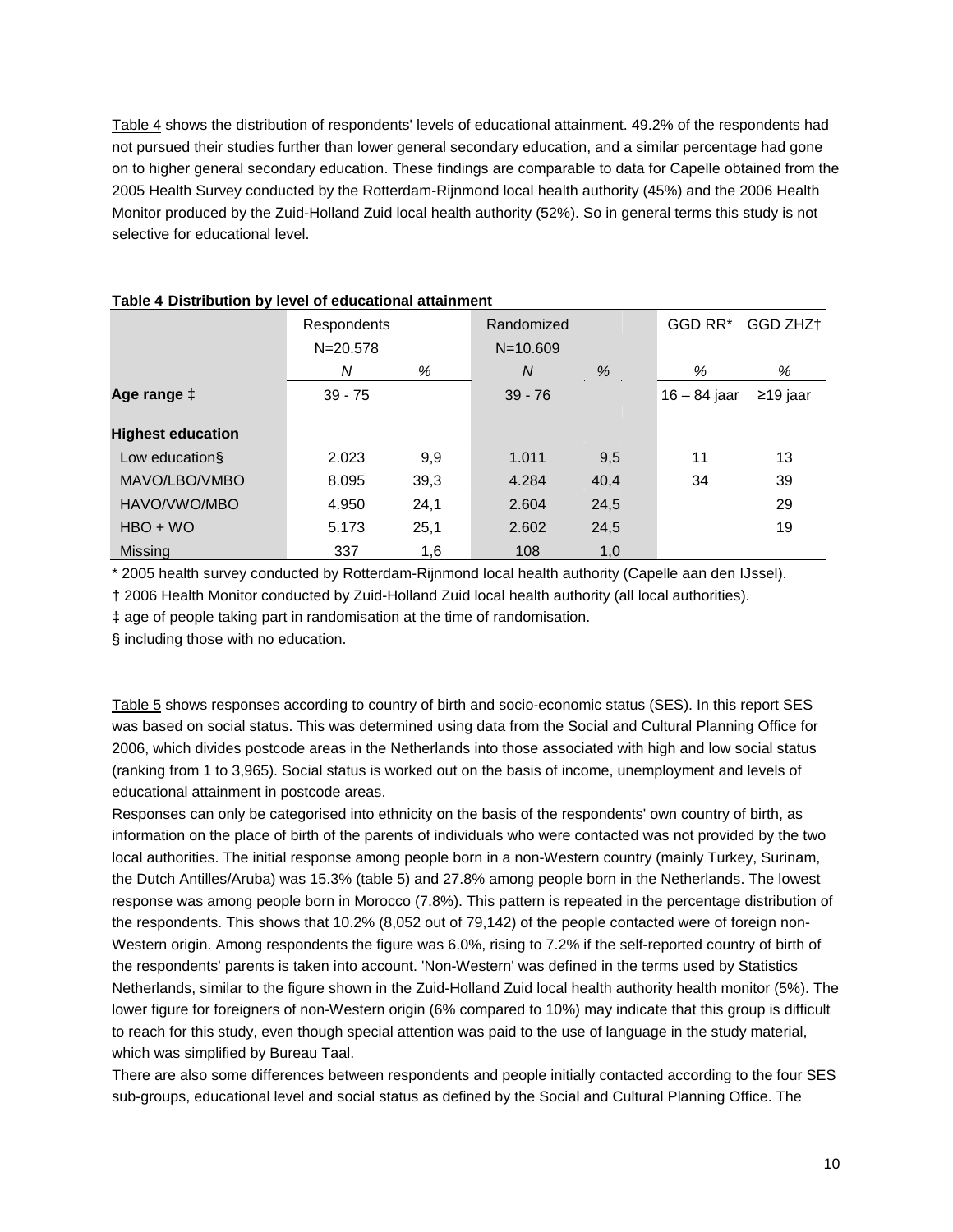responses from individuals with high, medium to high, medium to low and low social status were 30.2%, 29.5%, 22.1% and 23.2% respectively. But if we look at the percentage distribution of the respondents we see some small differences: 53.9% of the inhabitants in the pilot towns belonged to the lowest two social status groups, defined on the basis of income, education and unemployment, but 47% of the respondents belonged to these groups.

|                       | <b>Response</b> |            |      | <b>Procentuele verdeling</b> |              |                |
|-----------------------|-----------------|------------|------|------------------------------|--------------|----------------|
|                       | Aangeschreven   | Respondent |      | Aangeschreven                | Respondent   | Gerandomiseerd |
|                       | N=79.142        | N=20.578   |      | $N = 79.142$                 | $N = 20.578$ | $N = 10.609$   |
|                       | N               | ${\sf N}$  | $\%$ | $\%$                         | $\%$         | $\%$           |
| <b>Ethnicity</b>      |                 |            |      |                              |              |                |
| Own birth country*    |                 |            |      |                              |              |                |
| <b>Netherlands</b>    | 66.134          | 18.374     | 27,8 | 83,6                         | 89,3         | 91,2           |
| Non-western country   | 8.052           | 1.233      | 15,3 | 10,2                         | 6,0          | 4,8            |
| <b>Turkey</b>         | 1.573           | 200        | 12,7 | 2,0                          | 1,0          | 0,7            |
| Marocco               | 656             | 51         | 7,8  | 0,8                          | 0,2          | 0,1            |
| Surinam               | 2.083           | 413        | 19,8 | 2,6                          | 2,0          | 1,6            |
| Neth.Antilles/Aruba   | 1.277           | 209        | 16,4 | 1,6                          | 1,0          | 1,0            |
| <b>Others</b>         | 2.463           | 360        | 14,6 |                              |              |                |
| Western country       | 4.954           | 971        | 19,6 | 6,3                          | 4,7          | 4,0            |
| Indonesia             | 2.122           | 274        | 12,9 | 2,7                          | 1,3          | 1,0            |
| <b>Others</b>         | 2.832           | 697        | 24,6 |                              |              |                |
| and of the parents†   |                 |            |      |                              |              |                |
| Autochtone            |                 |            |      |                              | 83,4         | 86,3           |
| Non-western foreigner |                 |            |      |                              | 7,2          | 6,4            |
| Western foreigner     |                 |            |      |                              | 5,5          | 4,4            |
| Unknown               |                 |            |      |                              | 3,9          | 2,9            |
| Social status‡        |                 |            |      |                              |              |                |
| high social status§   | 22.910          | 6.920      | 30,2 | 28,9                         | 33,6         | 33,3           |
| medium to high        | 13.522          | 3.989      | 29,5 | 17,1                         | 19,4         | 18,3           |
| medium to low         | 20.114          | 4.439      | 22,1 | 25,4                         | 21,6         | 25,2           |
| low social status     | 22.591          | 5.230      | 23,2 | 28,5                         | 25,4         | 23,2           |

### **Table 5 Response and composition of cohorts on the basis of ethnic origin and socio-economic status**

\* n=2 number of people contacted whose country of birth is unknown.

† based on the respondents' own country of birth and those of their parents (self-reported data).

‡ Socio-economic status is defined according to the social status hierarchy of postcode areas (Social and

Cultural Planning Office); five of the people contacted had a PO box number.

§ social status of postcodes (score in brackets):

high (58-865): 2909, 2901, 2904, 3316, 3319, 3315; medium to high (1024-1998): 3328, 2908, 3329, 2902; medium to low (2135-2839): 2907, 2906, 3311, 3312; low (3238-3841): 3318, 2903, 3313, 2905, 3314, 3317.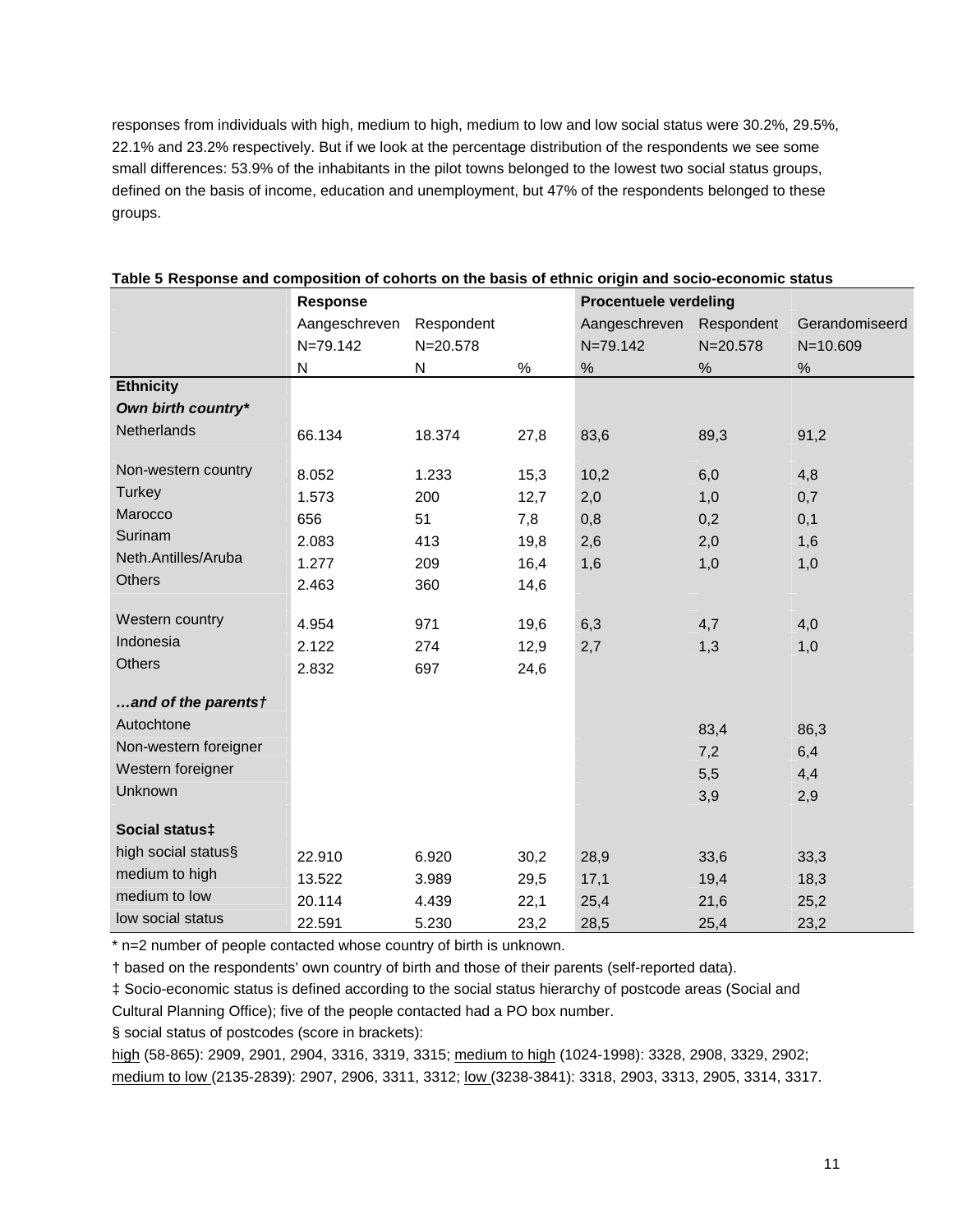#### **4.3. Waist size**

Individuals were asked to measure their waist size twice. 9.4% of the respondents only reported one figure, while 81.2% reported figures in the same category. Only 0.6% gave figures that were different by two or more categories, and 1.9% did not answer the question. (The categories were: 1=70 cm, 2=71-79cm, 3=80-87, 4= 88-93 cm, 5=94-101 cm, 6= 102-110 cm, 7=111 cm). Table 6 shows the self-reported waist sizes for all respondents. The data from table 6 clearly shows that the vast majority of respondents meet the waist size inclusion criteria: 73% of men had a waist size of  $>= 94$  cm and 84% of women had a waist size of  $>= 80$  cm. (Note: this is three times higher than expected, and also indicates that mainly people who were at high risk felt that the letters of invitation were relevant to them). This table also shows that the percentages meeting the criterion are similar in the three 'ethnic' groups. There is a link with education. About 86% of people with a low level of educational attainment have abdominal obesity, compared to 72% of people with a high level of educational attainment. The differences are more pronounced in the case of action level 2, which indicates a larger waist size.

| auannieni             |      |           |        |            |         |           |       |           |         |               |                |
|-----------------------|------|-----------|--------|------------|---------|-----------|-------|-----------|---------|---------------|----------------|
|                       |      | Male      |        |            |         | Female    |       |           |         |               |                |
|                       |      | in cm     |        |            |         | in cm     |       |           |         | Action level* |                |
|                       |      | $\leq 93$ | 94-101 | $\geq 102$ | Missing | $\leq 79$ | 80-87 | $\geq 88$ | Missing | 1             | $\overline{2}$ |
| Method 1 <sup>+</sup> | (N)  | 856       | 1.191  | 1.437      | 103     | 529       | 866   | 2.532     | 96      | 6.026         | 3.969          |
| Method 2‡             | (N)  | 1.518     | 2.026  | 2.248      | 142     | 978       | 1.640 | 4.195     | 189     | 10.109        | 6.443          |
| Total §               | (N)  | 2.374     | 3.217  | 3.685      | 245     | 1.507     | 2.506 | 6.727     | 284     | 16.135        | 10.412         |
|                       | (% ) | 24,9      | 33,8   | 38,7       | 2,6     | 13,7      | 22,7  | 61,0      | 2,6     | 78,4          | 50,6           |
|                       |      |           |        |            |         |           |       |           |         |               |                |
| Birth country (%)     |      |           |        |            |         |           |       |           |         |               |                |
| Nederland             |      | 24,3      | 33,8   | 39,4       | 2,5     | 13,8      | 23,2  | 60,6      | 2,5     | 78,9          | 50,8           |
| Westerse land         |      | 30,5      | 36,0   | 30,1       | 3,4     | 16,0      | 23,4  | 58,1      | 2,5     | 74,5          | 45,3           |
| Niet-westerse land    |      | 30,4      | 32,2   | 34,1       | 3,3     | 10,5      | 16,0  | 69,3      | 4,2     | 76,9          | 53,7           |
|                       |      |           |        |            |         |           |       |           |         |               |                |
| Education level (%)   |      |           |        |            |         |           |       |           |         |               |                |
| Laag opgeleid¶        |      | 16,6      | 28,7   | 49,6       | 5,1     | 5,5       | 14,7  | 76,1      | 3,7     | 85,8          | 65,5           |
| MAVO/LBO/VMBO         |      | 21,7      | 33,2   | 42,6       | 2,6     | 11,1      | 20,8  | 65,9      | 2,2     | 82,4          | 56,7           |
| HAVO/VWO/MBO          |      | 24,5      | 34,5   | 39,2       | 1,8     | 16,9      | 26,2  | 55,3      | 1,7     | 77,5          | 47,1           |
| $HBO + WO$            |      | 31,5      | 35,7   | 31,3       | 1,6     | 20,2      | 28,6  | 49,6      | 1,6     | 71,9          | 39,4           |
| Opleiding onbekend    |      | 18,9      | 25,8   | 31,1       | 24,2    | 12,2      | 10,2  | 49,8      | 27,8    | 58,8          | 42,4           |

#### **Table 6. Distribution of respondents' waist sizes by method, country of birth and level of educational attainment**

 $*$  Action level 1, men  $>=$  94 cm, women  $>=$  80 cm, Action level 2, men  $>=$  102 cm, women  $>=$  88 cm.

† One-step method: Mailing: letter of invitation, brochure, questionnaire, tape measure, declaration of consent.

‡ Two-step method: First mailing: letter of invitation, tape measure and questionnaire, second mailing:

accompanying letter, brochure, and declaration of consent for eligible respondents.

§ the figures include people who meet the exclusion criteria (see table 2)

¶ including those with no education.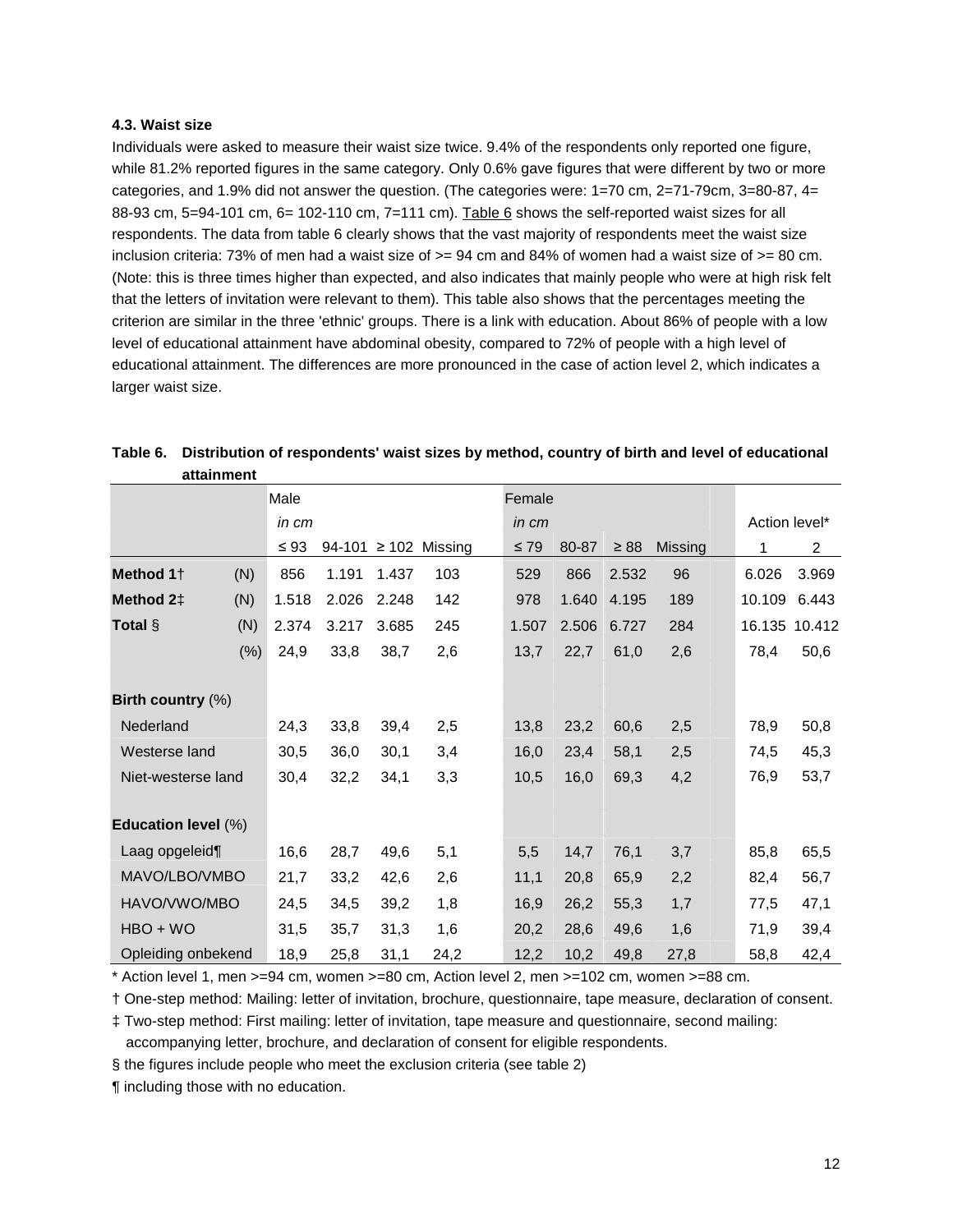A sub-sample of n=162 of those invited for screening were weighed and had their waist size measured again during the appointment at which they gave blood samples. The same sub-sample also had their blood pressure measured to investigate cardiovascular risk factor overlap. We intended to conduct these measurements on a larger sub-sample, but this was not possible in the short feasibility phase for reasons of cost and practicality. This will be done in years 2 to 4. Figure 3 shows the correlation between self-reported weight and weight as measured by STAR employees, given separately for men and women. Figure 4 shows the correlation for waist size.





In the case of men, the average difference between self-reported weight and re-measured weight was -1.6 kg (possible under-reporting), excluding two people who were found on being re-measured to weigh 23 kg and 31 kg more than they had reported. In the case of women, the average difference was -0.73 kg (under-reporting by the respondent). The correlation coefficient between self-reported and re-measured results is r=0.90 (P=0.000), which is a high degree of correlation.

Waist size measurements were also found to correlate well (r=0.80 (P=0.000, figure 4)), but not entirely satisfactory in the 80-87 cm range (women). Correlations between self-measured and re-measured waist sizes are shown in figure 5 below. The correlation coefficient r=0.220 (P=0.0127) did show a weak link between the two measurements. This is probably due to inaccurate measurement of waist sizes <=87 cm.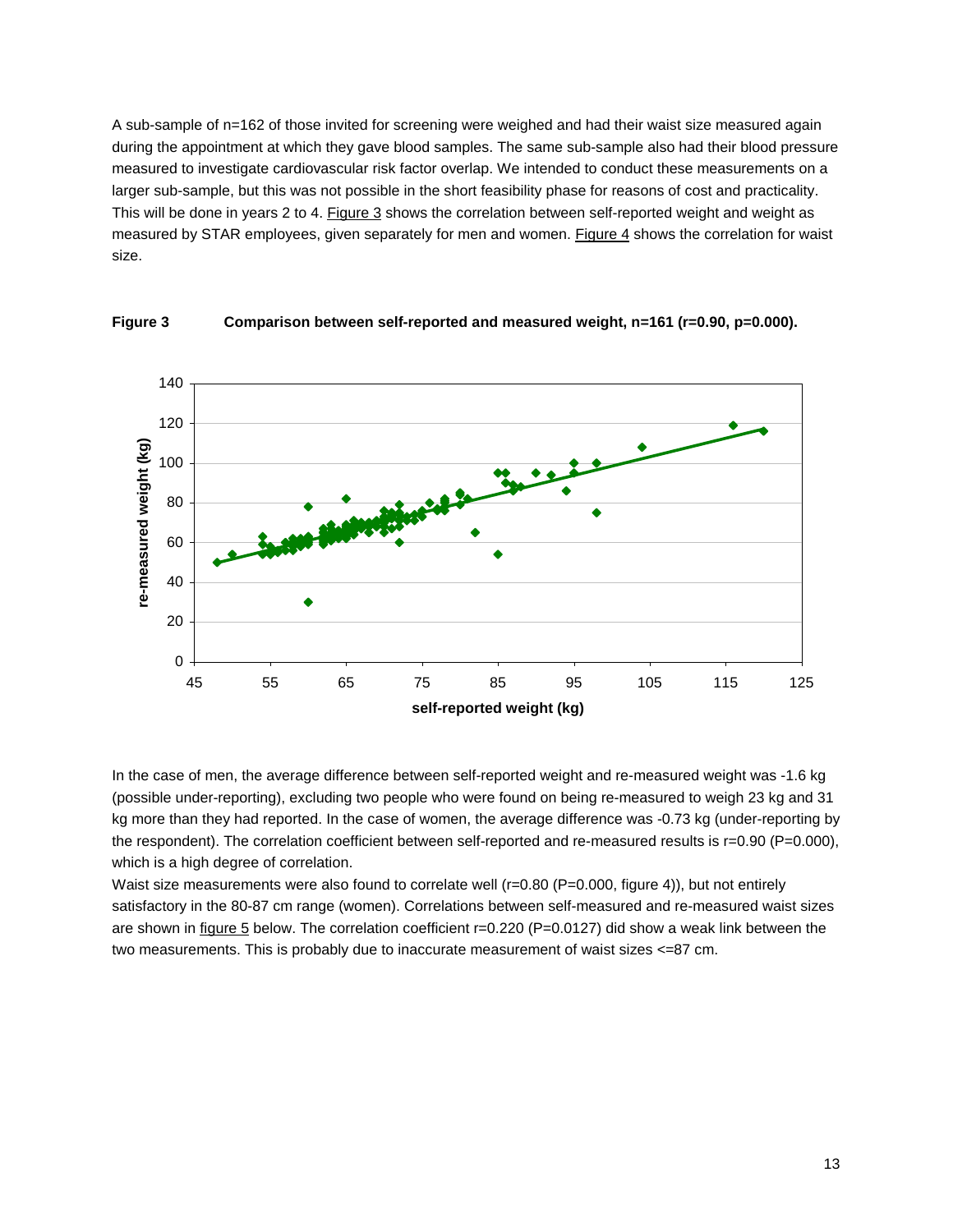

Figure 4. Comparison between self-reported and measured waist size, n=160 (r=0.80, P=0.000).

**Figure 5. Comparison of self-reported waist size measurements in the 80-87 cm range by women and the re-measured results (n=127, r=0.220, P=0.0127).**



Cohen's kappa was also calculated to ascertain whether self-measured waist sizes and waist sizes measured by third parties matched up for the group in action level 1 (waist size  $>= 94$  cm for men and  $>= 80$  cm for women). The figure is 0.64, which indicates that these two measurements correlate better than would be expected on the basis of chance.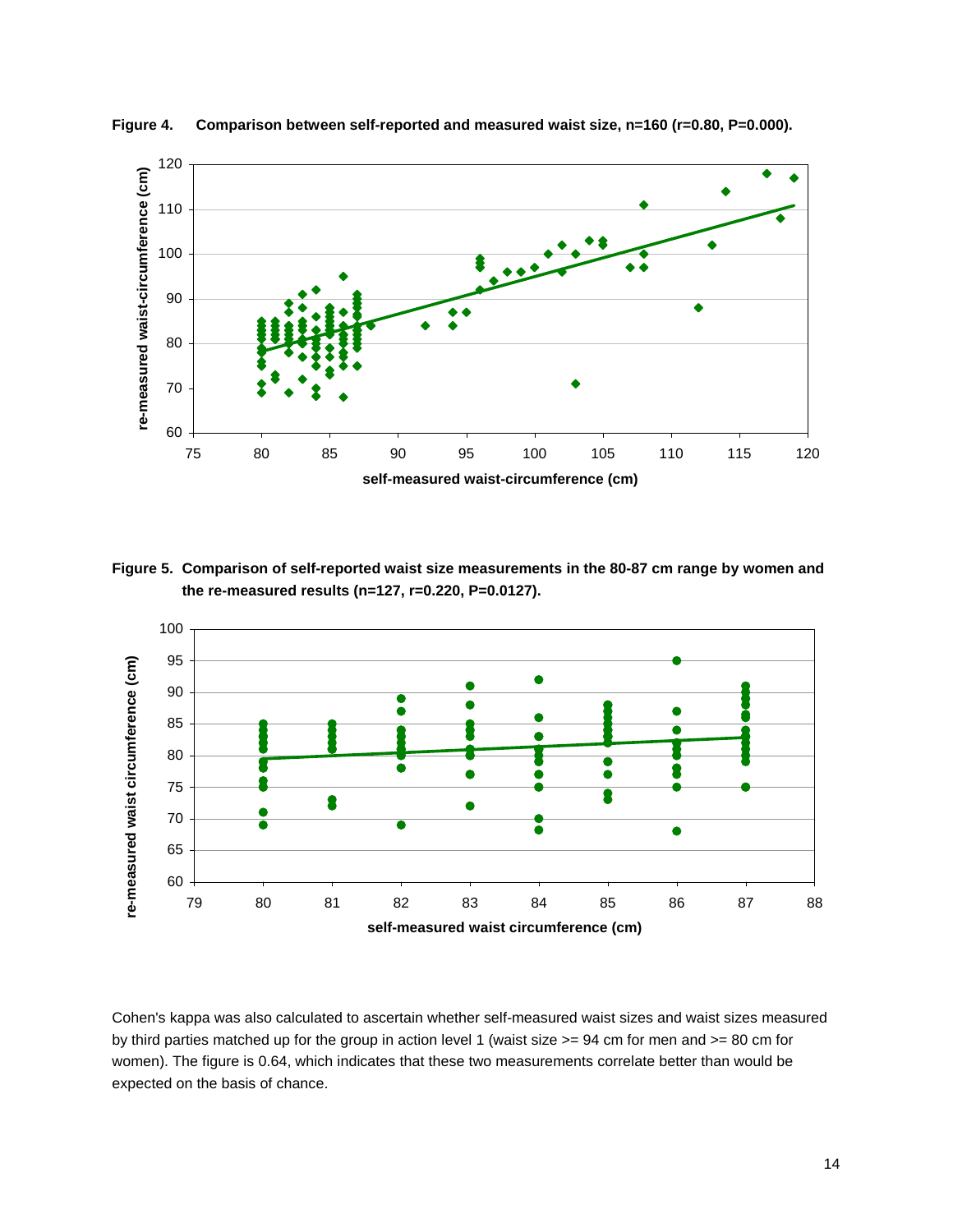#### **4.4 Participation in lifestyle campaigns**

As stated above, the participants were selected on the basis of their waist size ( $>= 80$  cm for women and  $>= 94$ cm for men). Individuals who had had a CVA, TIA or MI in the past year or who were already known to be diabetic were excluded. The prevalence of diabetes (either type) among respondents was 3.7% (2.2% did not answer the question; table 7). This figure is in line with that reported in the 2006 Health Monitor conducted by Zuid-Holland Zuid local health authority (3.6%), but is lower than that given in the 2005 Health Survey conducted by Rotterdam-Rijnmond for Capelle aan den IJssel (5.3%). About 26% of the respondents and men and women who underwent randomisation have a close relative with diabetes (1.6% did not answer the question). Indian or Pakistani origin is regarded as a risk factor for diabetes; only 1.1% of the respondents in this project were of Indian or Pakistani origin.

|                                                              | <b>Respondents</b><br>$(N=20,578)$ |                     |                 | Randomized<br>$(N=10,609)$ |                     |                 | GGD<br>RR* | <b>GGD</b><br>ZHZ <sup>+</sup> |
|--------------------------------------------------------------|------------------------------------|---------------------|-----------------|----------------------------|---------------------|-----------------|------------|--------------------------------|
|                                                              | N                                  | %                   |                 | N                          | %                   |                 | ℅          | ℅                              |
| Prevalence of diabetes                                       |                                    |                     |                 |                            |                     |                 |            |                                |
| yes                                                          | 756                                | 3.7                 |                 |                            |                     |                 | 5.3        | 3.6                            |
| no                                                           | 19,363                             | 94.1                |                 |                            |                     |                 |            |                                |
| missing                                                      | 459                                | 2.2                 |                 |                            |                     |                 |            |                                |
| Participated in lifestyle campaigns‡<br>yes<br>no<br>missing | 1.690<br>16,453<br>2,435           | 8.2<br>80.0<br>11,8 | $9.3\%$<br>90.7 | 757<br>8697<br>1155        | 7.1<br>82.0<br>10,9 | $8.0\%$<br>92.0 |            |                                |
| If yes, what $(\%)$ :                                        |                                    |                     |                 |                            |                     |                 |            |                                |
| Measurement of waist circumference                           | 23.4                               |                     |                 |                            | 34.2                |                 |            |                                |
| Diabetes risk test/questionnaire                             | 6.1                                |                     |                 |                            | 7.0                 |                 |            |                                |
| Measurement of blood glucose                                 | 28.9                               |                     |                 |                            | 27.6                |                 |            |                                |
| Measurement of blood lipids                                  | 12.3                               |                     |                 |                            | 17.0                |                 |            |                                |
| <b>Others</b>                                                | 27.4                               |                     |                 |                            | 14.2                |                 |            |                                |

#### **Table 7. Diabetes risk factors and participation in lifestyle campaigns**

\* 2005 health survey conducted by Rotterdam-Rijnmond local health authority (Capelle aan den IJssel).

† 2006 Health Monitor conducted by Zuid-Holland Zuid local health authority (all local authorities).

‡ question 9 in the questionnaire: "Have you taken part in a study into diabetes or cardiovascular disease in the past six months?".

§ percentages calculated excluding the missing data

A number of campaigns and activities relating to early detection of type 2 diabetes were launched in 2006, such as the "Kijk op Diabetes" campaign run by the Diabetes Federation. For that reason the questionnaire included a question to potential participants aimed at finding out to what extent they had already taken part in activities of this kind. Table 7 shows that only 7% of the individuals who underwent randomisation had taken part in a programme of this kind.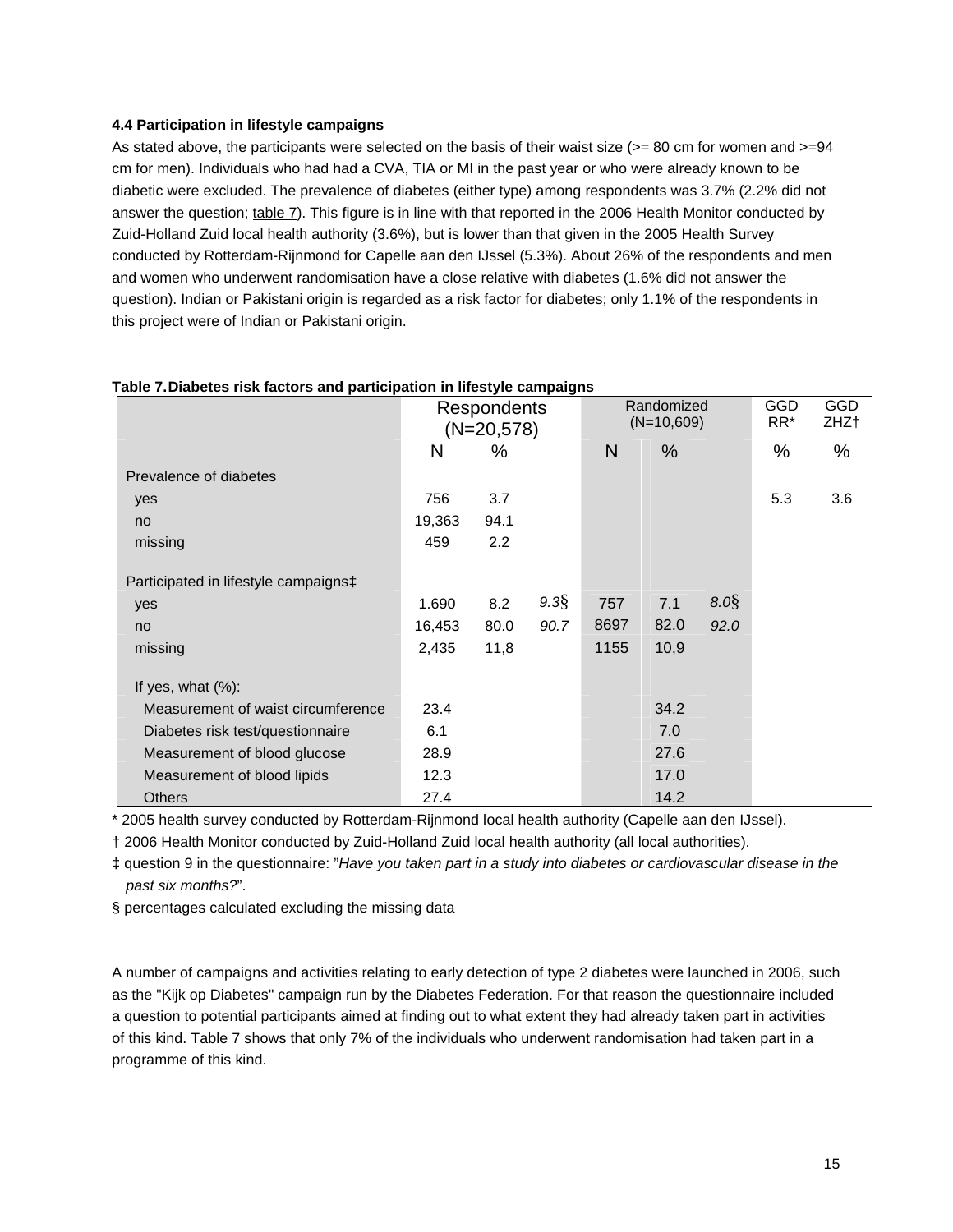#### **4.5 Blood values**

The screening group was invited to give a fasting blood sample to determine plasma glucose and serum lipid values. 5,305 men and women were randomised in the screening group. Of these, n=5,302 were asked to give a blood sample (n=3 withdrew consent before receiving this request). Eventually n=4,459 (84.1%) had their blood glucose and lipid values measured (n=7 were not in a fasting state when they attended the appointment). Table 8 summarises the results.

After consultation with GPs, it was agreed that participants who did not have elevated glucose levels but were at greater risk of cardiovascular morbidity and mortality according to the Netherlands College of General Practitioners risk table (colour code yellow or red) would be advised to contact their GP. The risk was determined on the basis of whether the individual smoked, his or her age and TC/HDL ratio. Blood pressure was defined as the mean systolic blood pressure measured in a sub-sample of n=162 (median SBP 143 mmHg, mean 148.216). Table 8 shows that 5.6% of the individuals screened had impaired glucose levels and 13.0% also had impaired lipid metabolism (which according to the Netherlands College of General Practitioners creates a risk of morbidity and mortality due to cardiovascular disease), justifying their referral to their GP for further diagnosis.

|                                 | All screened persons |             |         | Men         | Women   |              |  |
|---------------------------------|----------------------|-------------|---------|-------------|---------|--------------|--|
|                                 |                      | $n=4,459$   |         | $n=1,938$   |         | $n=2,521$    |  |
|                                 | mmol/l*              | N(%         | mmol/l* | N(%         | mmol/l* | N(%          |  |
| <b>Glucose</b>                  | 5,03                 |             | 5,15    |             | 4,94    |              |  |
| Normal                          | 4,90                 | 4.208(94,4) | 4,98    | 1.791(92,4) | 4,85    | 2.417 (95,9) |  |
| IFG (6,1-6,9)                   | 6,38                 | 171(3,8)    | 6,37    | 98(5,1)     | 6,39    | 73(3,0)      |  |
| Diabetes $(>=7,0)$              | 8,95                 | 80(1,8)     | 9,25    | 49(2,5)     | 8,47    | 31(1,2)      |  |
|                                 |                      |             |         |             |         |              |  |
| <b>Totaal cholesterol (TC)</b>  | 5,63                 |             | 5,53    |             | 5,70    |              |  |
| Normal $(6,5)$                  | 5,27                 | 3.565(80,0) | 5,22    | 1.609(83,0) | 5,30    | 1.956(77,6)  |  |
| Increased $(>=6,5)$             | 7,07                 | 894 (20,0)  | 7,04    | 329(17,0)   | 7,09    | 565 (22,4)   |  |
| <b>HDL-cholesterol</b>          | 1,43                 |             | 1,24    |             | 1,57    |              |  |
| <b>LDL-cholesterol</b>          | 3,53                 |             | 3,53    |             | 3,53    |              |  |
| <b>Triglyceriden</b>            | 1,44                 |             | 1,61    |             | 1,31    |              |  |
| <b>Ratio TC/HDL cholesterol</b> | 4,20                 |             | 4,70    |             | 3,82    |              |  |
| Normal (<4,4 mmol/l)            | 3,39                 | 2.712(60,8) | 3,60    | 850 (43,9)  | 3,30    | 1.862(73,9)  |  |
| Increased $(>=4,4$ mmol/l)      | 5,46                 | 1.747(39,2) | 5,56    | 1.088(56,1) | 4,29    | 659 (26,1)   |  |
| NHG-risicotabel*                |                      |             |         |             |         |              |  |
|                                 |                      |             |         |             |         |              |  |
| Green                           |                      | 3.818(87,0) |         | 1.464(76,9) |         | 2.354(94,7)  |  |
| Yellow+red                      |                      | 572 (13,0)  |         | 440 (23,1)  |         | 132(5,3)     |  |

#### **Table 8. Blood values for men and women who underwent screening\***

\* average values unless otherwise specified.

† in addition to lifestyle advice: green=no medication, yellow=consider medication if other risk factors are present, red= usually requiring medication (M84 in the Netherlands College of General Practitioners standard cardiovascular risk management recommendations).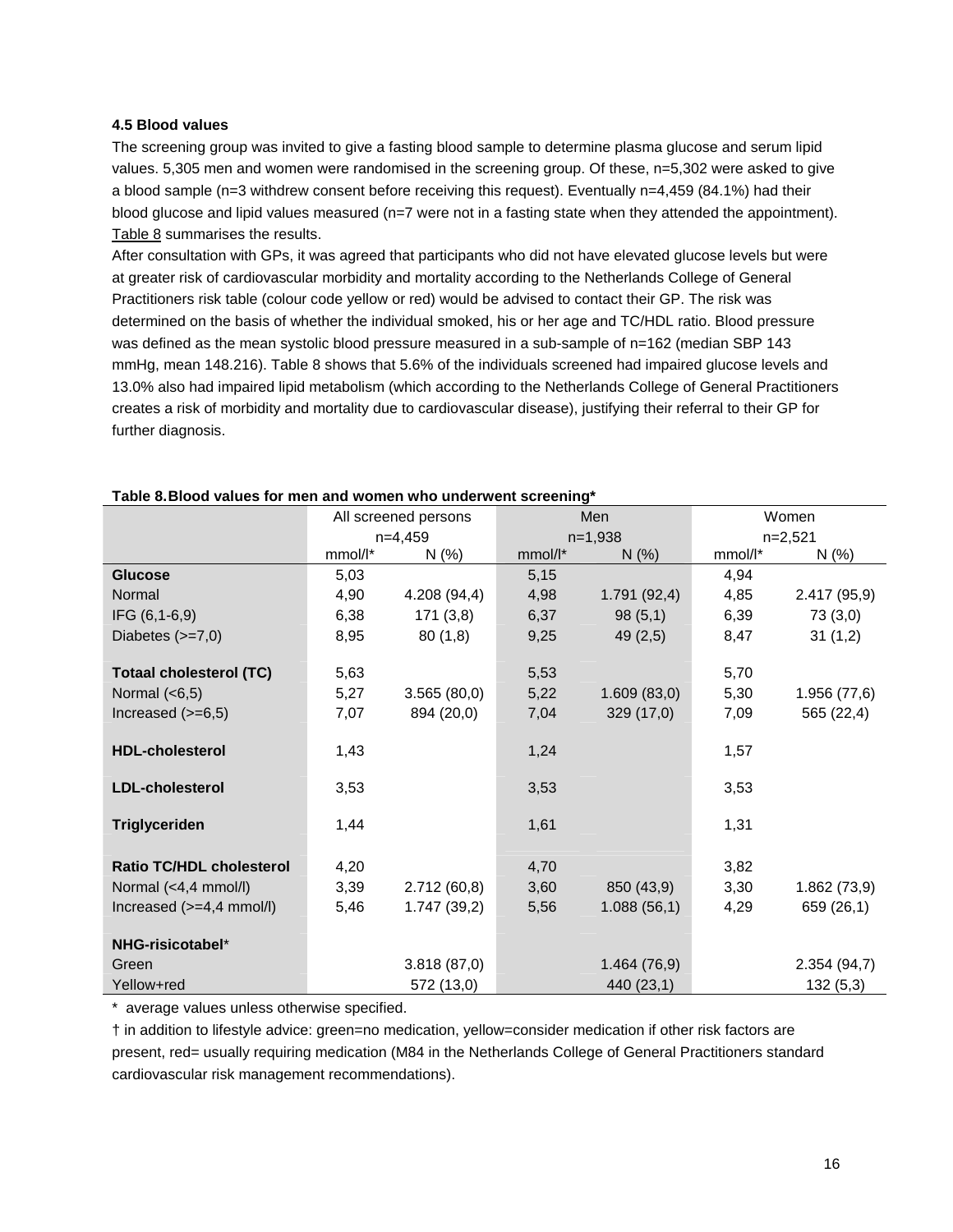#### **4.6 Detection rate by action levels**

The percentages of men and women with blood values that might indicate type 2 diabetes or impaired fasting glucose (IFG) are shown in the figures below for various age at randomisation and action level categories. The figures compare action level 1 (waist size >=94 cm for men, >=80 cm for women) and action level 2 (waist size >=102 cm for men, >=88 cm for women) for the detection of IFG (Figure 5) and DM (Figure 6). There is a connection with age for both action levels with regard to both IFG and diabetes.



**Figure 5**. **IFG (impaired fasting glucose) detection rate for different age categories.**

**Figure 6**. **Type 2 diabetes detection rate for different age categories.**

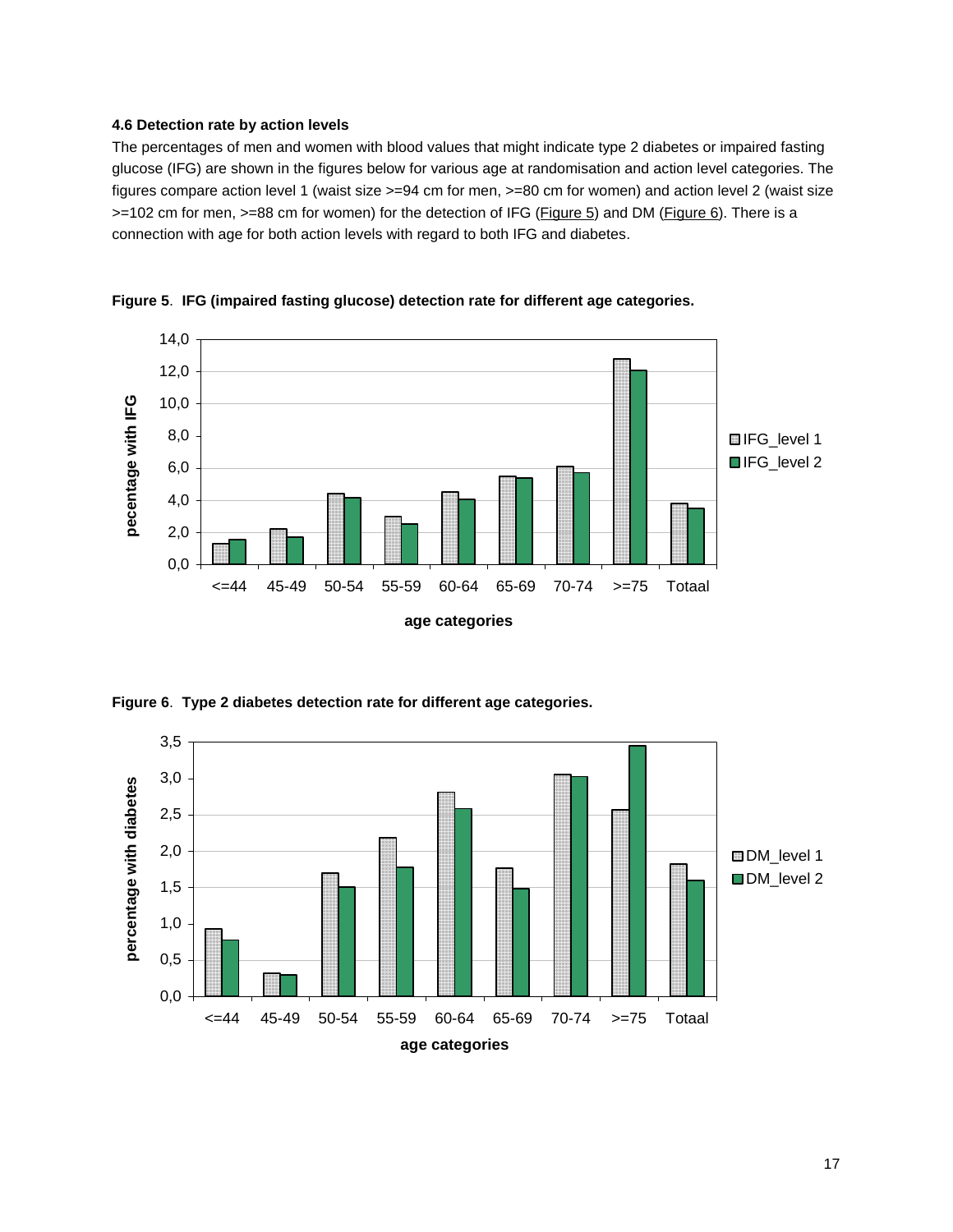# **5. DISCUSSION AND CONCLUSIONS**

We submitted our project proposal "Randomised controlled trial of screening for type 2 diabetes mellitus in obese subjects" to ZonMw in 2005. It was to be a randomised study into the effects of screening on diabetes among individuals with abdominal obesity. The project proposal was examined in detail by four external experts and found to be of high quality and relevance. The Efficacy and Suitability Review subcommittee and the Prevention Programme committee also decided that the study was relevant to the Prevention Programme and of high quality (ZonMw decision taken on 08.05.2005 (2005/10013/ZONMW/mh)). In view of the scale of the project and the associated costs, we suggested first conducting a pilot study with specific feasibility questions among around 20% of the target population and awaiting the results. Specific expectations have already been set down in the application (subsidy application form no. 3082, 2005) which give an insight into the minimum conditions for a possible successful large-scale efficacy study:

- 1. mailing a tape measure as the first risk test to all people aged between 40 and 75 produces a sufficiently large high-risk study population: we predict that 13.7% of the individuals contacted in this way will fall into the high-risk group and be willing to undergo randomisation.
- 2. the "high risk selection test", in which the individual measures his or her own waist size, is a sufficiently reproducible method: a sub-group should be re-measured by an expert in order to investigate the accuracy of the data.
- 3. after individuals are assigned at random to the study arm (invitation to screening), a sufficient number of people should attend appointments to have their glucose and lipid levels measured.
- 4. a considerable proportion of the individuals who are screened should be found to have positive results that had not previously been diagnosed. They could then be referred to their GP for further diagnosis and treatment.

These expectations are not aimed particularly at achieving a high response rate in individual sub-groups (classified according to SES or ethnicity) because the large-scale study will after all be investigating the efficacy of screening, and a sufficiently large number of participants – with a reasonable representation of relevant subgroups – is essential in order to produce a reliable and valid answer.

# **Expectations**

As indicated above in the 'results' section, the population size for the pilot was determined by the number of records provided by the two local authorities, in which we contacted 15% of the population that we wish to approach in the large-scale project. Nevertheless, all the specific expectations were met in the pilot study in which almost 80,000 people were contacted:

- 1. 13.4% of the individuals who were initially contacted appeared to be in a high-risk group and were prepared to undergo randomisation (without a reminder invitation), and we showed that if we approached everyone in a one-step procedure we would in future be able to increase this figure to 13.7%.
- 2. there was a significantly high correlation between self-measured waist size and waist size as measured by paramedics (around r=0.8 for both men and women).
- 3. 84.1% of the people invited to give fasting blood samples agreed to have blood taken (were screened).
- 4. 5.6% of these people were found to have undiagnosed impaired glucose metabolism and 13.0% were found to have impaired lipid metabolism, which according to the Netherlands College of General Practitioners risk table presents a risk of cardiovascular morbidity and mortality. So in the end approximately 18.6% of high-risk individuals were referred to their GP.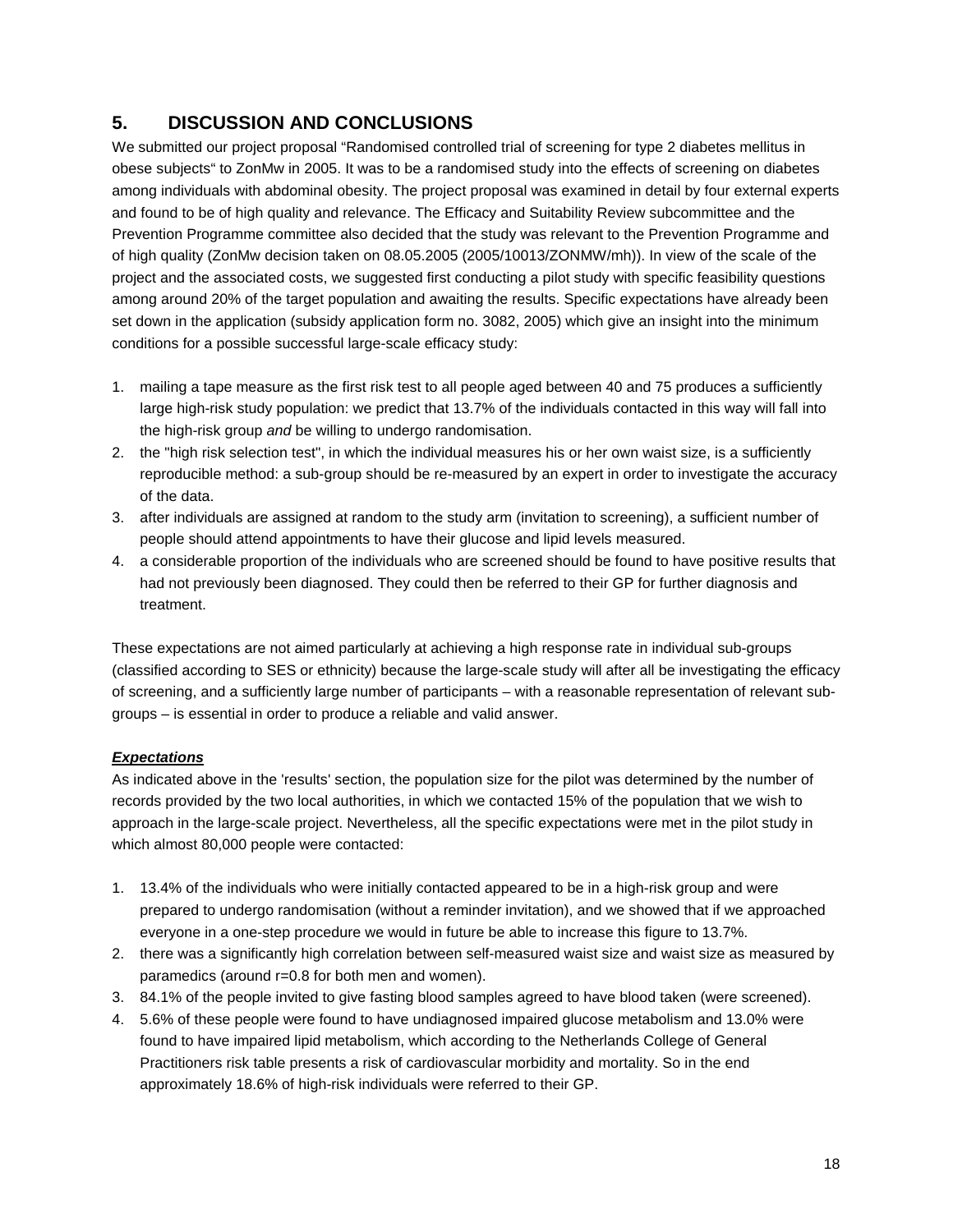#### **Response to mailings among all individuals contacted**

The response to the mailings was 26% rather than the target figure of 50% (table 2). This could raise doubts as to success in reaching the target group and the feasibility of the study, even though the "overall" final response of 13.4% met our expectations. However, this 26% response is a proportion of all the individuals contacted, not the actual target group for the study (people with abdominal obesity who are at high risk). The eventual proportion of high-risk individuals who agreed to undergo randomisation was in fact an almost exact match for the original objective. 78.2% of respondents fell into the high-risk group (or 74% if we take the other exclusion criteria into account).

Other projects involving the mailing of questionnaires also show that the response can vary markedly depending on the subject and the age group contacted. This makes it difficult to predict response rates. The response rate in an RCT dealing with delayed linguistic development conducted among 10,000 parents of three-year-old children was 75%. When invitations to a trial of screening for prostate cancer were sent to 40,000 men, asking for consent to randomisation, the response rate was 40%. Sending out general questionnaires through the local health authorities for a lung cancer screening project typically produced response rates of around 30%. Our initial estimate of a 50% response to a general questionnaire falls within this range.

#### **Response to mailings among high-risk individuals**

For the conduct of the study itself, it has been decided, after consulting local health authorities and the medical ethics committee, that the information accompanying the first questionnaire should also contain detailed information about obesity, waist size, and criteria for elevated risk, diabetes and the trial. For instance: "Being overweight or obese puts you at greater risk of diabetes. The risk is higher if the excess fat is around the stomach (a lot of fat in the abdominal cavity). That is why this study is concentrating on this high-risk group: men and women with a large waist size. We will select people who are eligible to take part in this trial using the enclosed questionnaire and waist size measurements. That is because these people are at greater risk of diabetes. Would you like to know if you fall into this high-risk group? If so, measure your waist size". This contact therefore already contained information about the possibility of taking part in a trial (and so did not just ask people to return a general questionnaire). We found that the logistical conduct of the study was such that we would be likely to generate responses from the high-risk group, and that is clearly what happened. The percentages in the two procedures clearly show the same picture. We observed that the anticipated 50% response rate to the mailing among the target group was certainly feasible, and that as expected we achieved the 13.4% inclusion rate of people with abdominal obesity (definition: waist size of 94 cm or more in men and 80 cm or more in women).

#### **Dispatch methods and costs**

One aspect that originally was not to be examined in the pilot study was which method of dispatching the mailings produced the greatest response among high-risk individuals, and what the costs of each method were. As stated above, the beforehand-expected response was obtained using method 1, a one-step procedure in which we asked respondents to consent to take part in research before they knew whether they met the inclusion criteria (table 3). In the remainder of the study we will apply method 1, as it produced the expected inclusion rate of 13.7% (as we anticipated). The costs of dispatch per participant are lower for method 1 than for method 2: the costs per participant in the screening group and the control group are  $\epsilon$  5.82 and  $\epsilon$  4.58 respectively for method 1 and  $\epsilon$  6.67 and  $\epsilon$  5.43 for method 2. The total costs for a participant in the screening group, including taking blood samples (the screening) and lab tests, are € 19.32.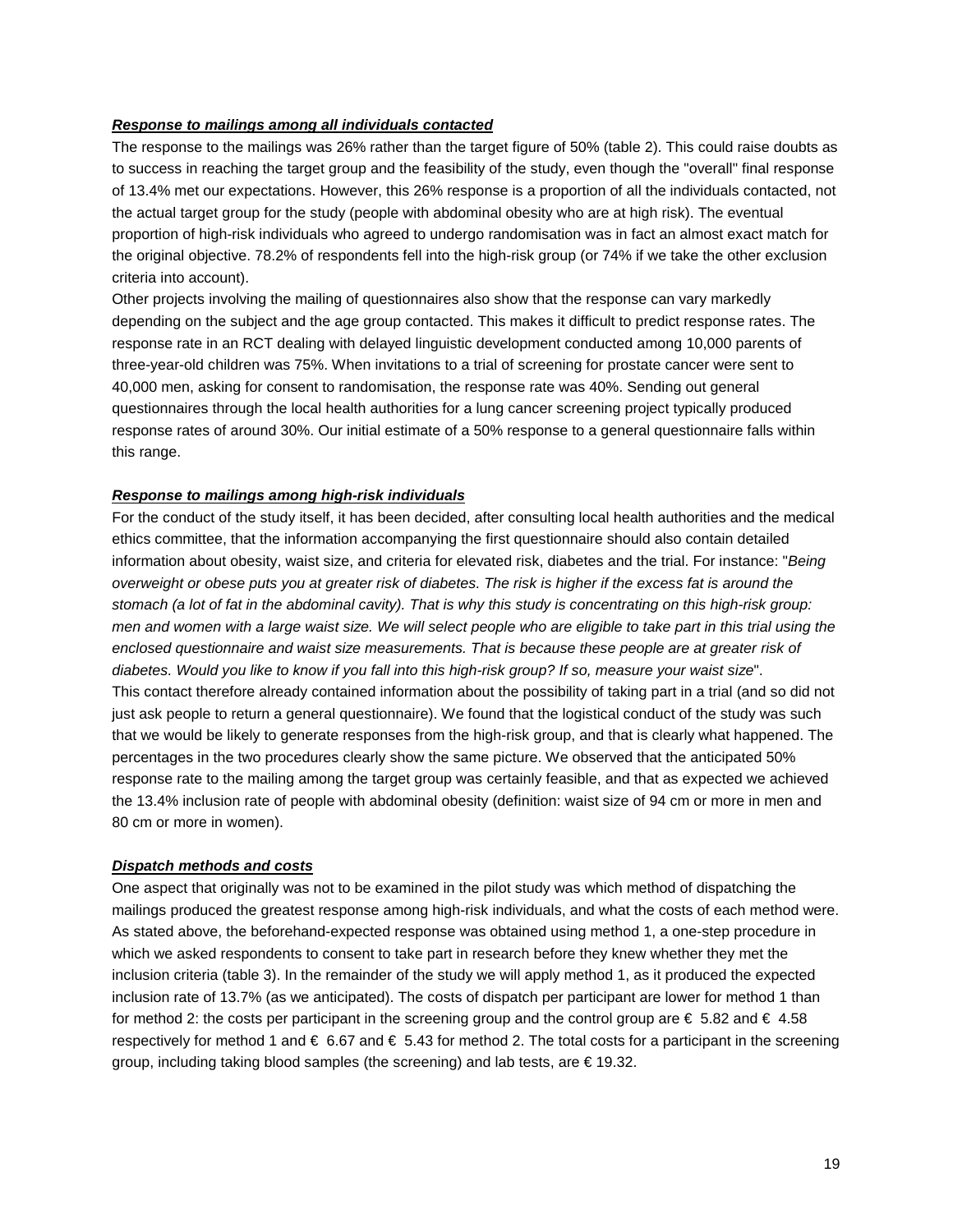#### **Socio-economic characteristics**

When assessing the efficacy of a preventive or curative measure, it is often a requirement that the evidence must come from a randomised controlled trial in which the volunteers/participants give their consent beforehand and are then allocated (at random) to either the intervention group or the control group. This always raises the possibility that those who volunteer to take part present a kind of (unintended) self-selected group of those who are contacted. For this pilot study we had the study material specially written in simple Dutch by Bureau Taal, and placed advertisements in local newspapers in the two study towns around the time that the letters were being sent out. We did this to try to ensure that we reached enough people with a low level of educational attainment and people of non-Dutch origin.

We know that response rates from non-Western foreigners is low, especially among those living in (heavily) urbanised areas (Schmeets, 2004). Schmeets conducted a more detailed analysis of responses to the POLS [Permanent Investigation of Living Conditions] study in the fourth-quarter edition of Statistics Netherlands' population trends in 2004, and found that response rates were higher among people of Surinamese and Antillean origin than those of Turkish or Moroccan descent. We observed the same pattern in our pilot study (table 5). Another study carried out by Carlier et al. in Utrecht (Carlier et al, 2007) showed the 'spontaneous response' pattern among people aged between 40 and 65 from these ethnic groups (Surinamese/Antilles 18.8%, Turkish 10.1%, Moroccan 11.7%) to be similar to what we observed in our pilot study among people aged between 40 and 74, where no reminder letters were sent out (table 5: 18.5%, 12.7% and 7.8%) respectively. The final response rates in the Utrecht study were 47.6%, 44.7% and 37.8% respectively, after a reminder letter had been sent (three weeks after the first letter was sent, first reminder) and a reminder telephone call or home visit had been made (five weeks after the first letter was sent, second reminder). It is impossible to say whether there might be an ethnic sub-group (fewer than 5%) to which this conclusion would not generally apply. There is insufficient power to perform sub-group analyses for such small subgroups. Of course we want to examine the issue of abdominal obesity and diabetes in these sub-groups, but this was not the aim of the pilot phase. If the objective of this pilot study had been to obtain exactly the same response rates for every conceivable ethnic sub-group in Capelle/Dordrecht, then we would have had all the information material translated into the relevant languages at this stage, or sent out additional reminders. It is clear that our pilot study of around 80,000 individuals included a sufficiently representative target group, despite (or thanks to) national campaigns. We know that attention remains focused on diabetes and obesity at national level via initiatives such as the "Kijk op Diabetes" campaign, with the aim of reducing the number of undiagnosed cases of diabetes. Even so, only 8.2% of respondents said that they had taken part into a study into diabetes or cardiovascular disease in the past six months (table 9).

#### **Reliability of waist size measurements**

In order to check the reliability of self-reported or self-measured waist size figures, the participants had to fill in the figures twice on the questionnaire, and employees of Star-MDC re-measured the waist sizes of a small sample (n=160) according to the same protocol that was sent out with the mailings. Measuring waist size with the 160-cm tape measure sent out with the mailings was sufficiently effective up to a point. This is shown by the high percentage of people (81%) whose two waist size figures reported fell into the same category, and the Cohen's kappa figure of 0.64. It is difficult to compare the findings with previously published data on the frequency distribution of such self-measured waist sizes as the data we have here relates mainly to people who are overweight or obese. We also find good correlations between self-reported data and externally validated measurements (figure 3). It might be useful to take weight or BMI into account as well just above the 80cm cutoff point (figure 4).

We chose cut-off points of  $>=94$  cm for men and  $>= 80$  cm for women instead of  $>=102$  cm and  $>=88$  cm as we thought that these less strict cut-off points would be more likely to include people of Asian origin and elderly